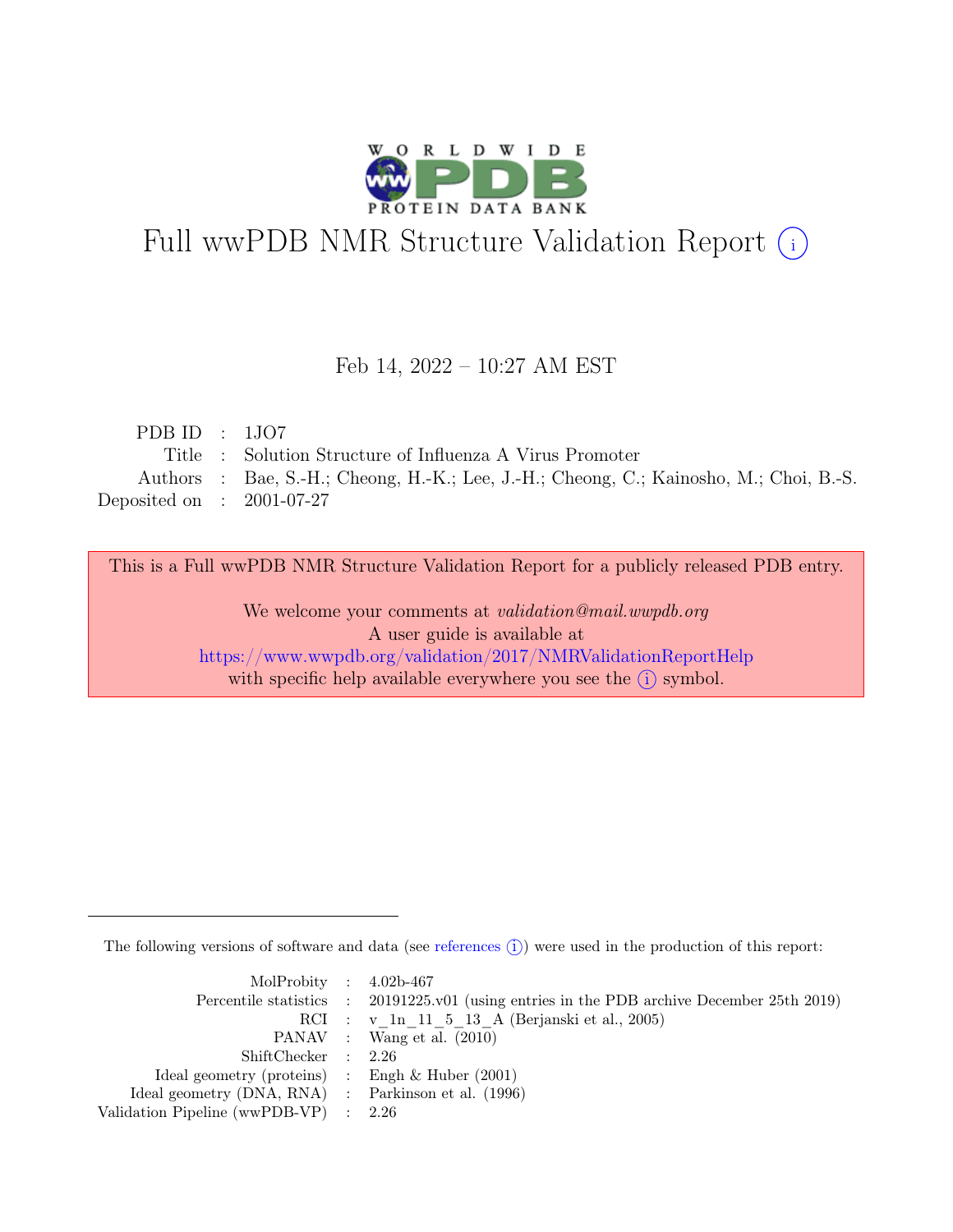# 1 Overall quality at a glance  $(i)$

The following experimental techniques were used to determine the structure: SOLUTION NMR

The overall completeness of chemical shifts assignment was not calculated.

Percentile scores (ranging between 0-100) for global validation metrics of the entry are shown in the following graphic. The table shows the number of entries on which the scores are based.



RNA backbone | 4643 | 676

The table below summarises the geometric issues observed across the polymeric chains and their fit to the experimental data. The red, orange, yellow and green segments indicate the fraction of residues that contain outliers for  $>=$  3, 2, 1 and 0 types of geometric quality criteria. A cyan segment indicates the fraction of residues that are not part of the well-defined cores, and a grey segment represents the fraction of residues that are not modelled. The numeric value for each fraction is indicated below the corresponding segment, with a dot representing fractions  $\epsilon = 5\%$ 

| Mol | hain/ | Length     |     | Quality of chain |     |
|-----|-------|------------|-----|------------------|-----|
|     |       | $^{\circ}$ | 19% | 71%              | 10% |

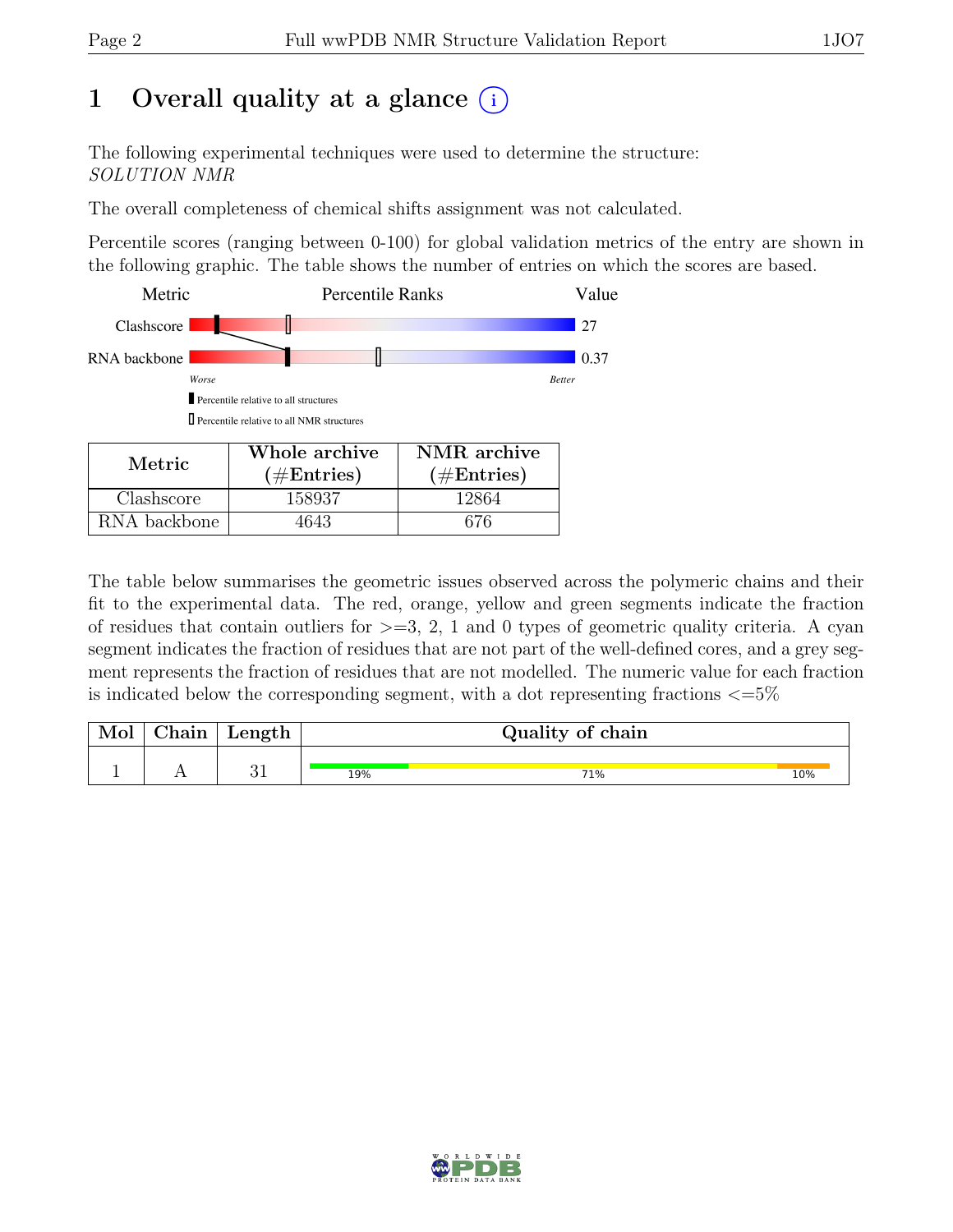# 2 Ensemble composition and analysis  $(i)$

This entry contains 32 models. This entry does not contain polypeptide chains, therefore identification of well-defined residues and clustering analysis are not possible. All residues are included in the validation scores.

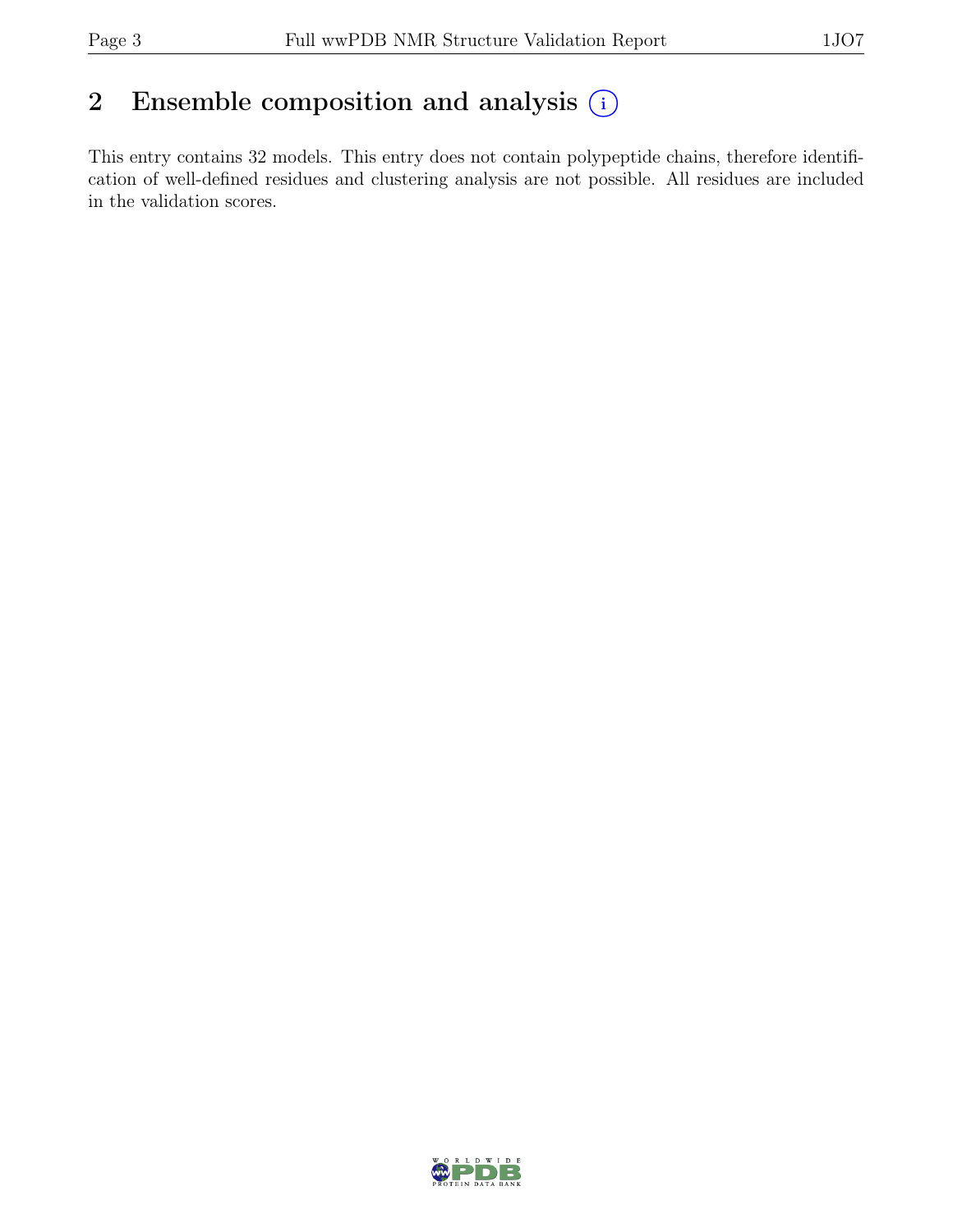# 3 Entry composition  $(i)$

There is only 1 type of molecule in this entry. The entry contains 989 atoms, of which 334 are hydrogens and 0 are deuteriums.

• Molecule 1 is a RNA chain called Influenza A virus promoter RNA.

| Mol | Chain   Residues |       | $\rm{Atoms}$ |                 |  |  |     |  |  |
|-----|------------------|-------|--------------|-----------------|--|--|-----|--|--|
|     |                  | Total |              | H.              |  |  |     |  |  |
|     | 31               | 989   |              | 294 334 114 217 |  |  | -30 |  |  |

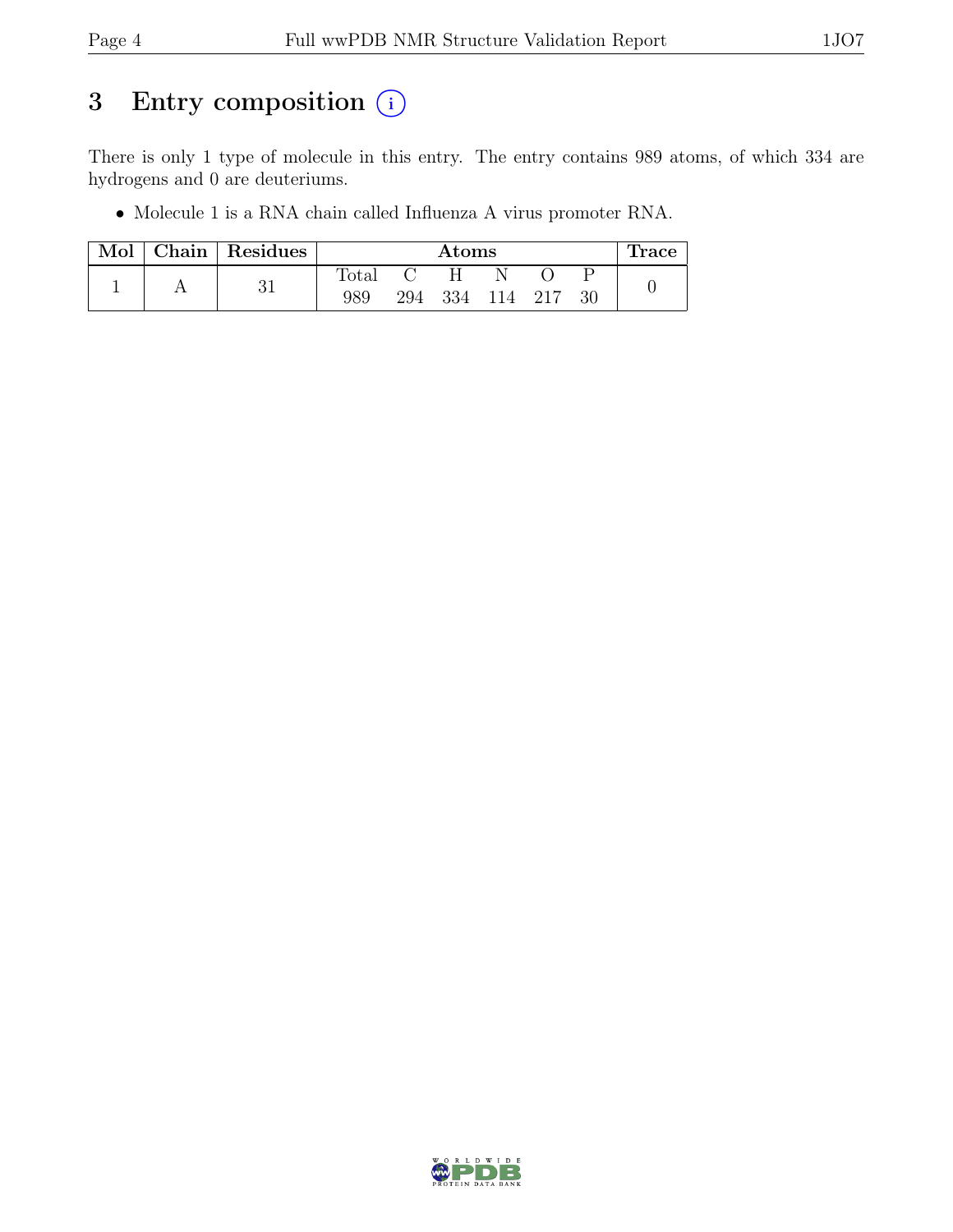# 4 Residue-property plots (i)

# <span id="page-4-0"></span>4.1 Average score per residue in the NMR ensemble

These plots are provided for all protein, RNA, DNA and oligosaccharide chains in the entry. The first graphic is the same as shown in the summary in section 1 of this report. The second graphic shows the sequence where residues are colour-coded according to the number of geometric quality criteria for which they contain at least one outlier:  $green = 0$ ,  $yellow = 1$ ,  $orange = 2$  and  $red =$ 3 or more. Stretches of 2 or more consecutive residues without any outliers are shown as green connectors. Residues which are classified as ill-defined in the NMR ensemble, are shown in cyan with an underline colour-coded according to the previous scheme. Residues which were present in the experimental sample, but not modelled in the final structure are shown in grey.

• Molecule 1: Influenza A virus promoter RNA



## 4.2 Scores per residue for each member of the ensemble

Colouring as in section [4.1](#page-4-0) above.

### 4.2.1 Score per residue for model 1

• Molecule 1: Influenza A virus promoter RNA



#### 4.2.2 Score per residue for model 2



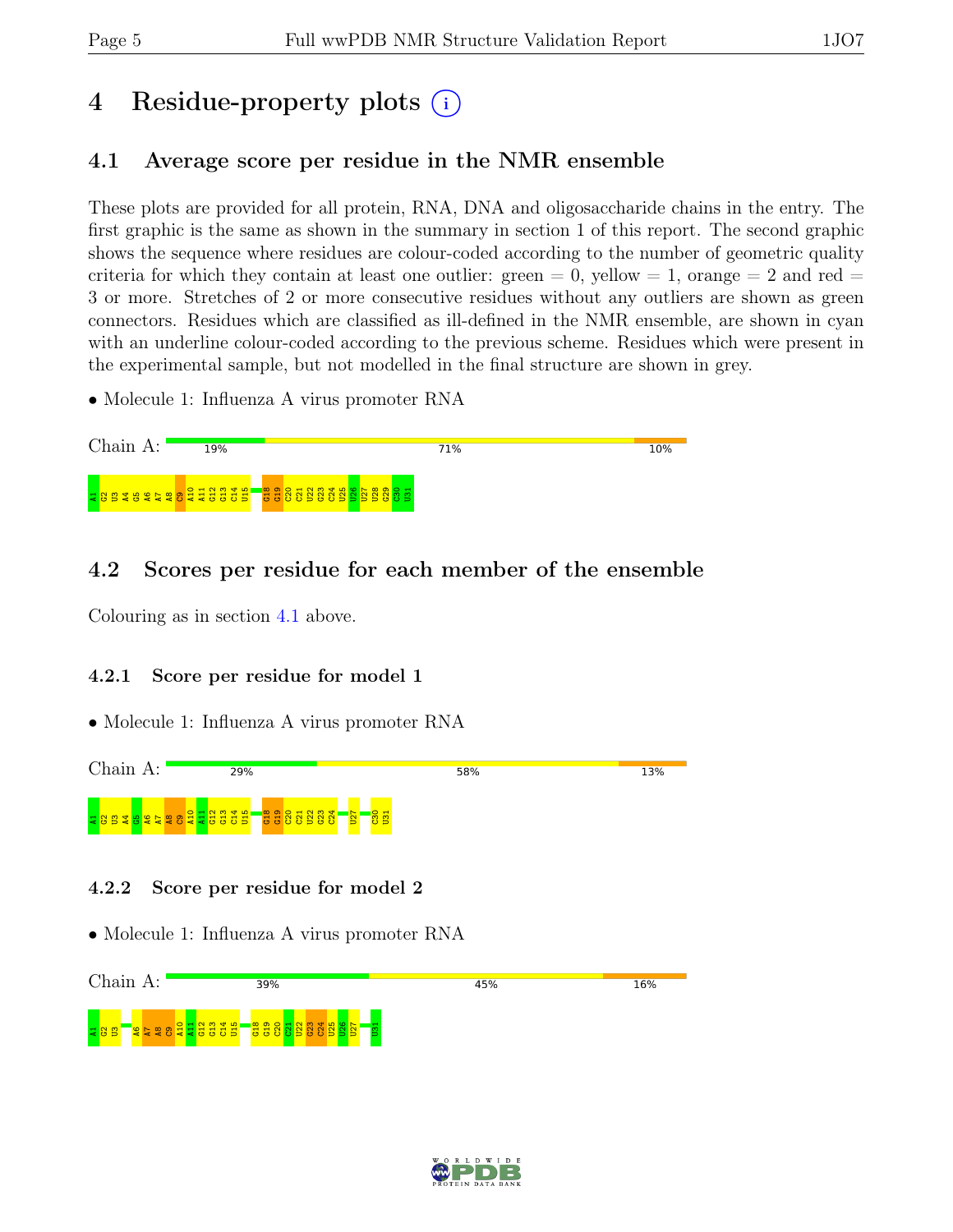#### 4.2.3 Score per residue for model 3

• Molecule 1: Influenza A virus promoter RNA



#### 4.2.4 Score per residue for model 4

• Molecule 1: Influenza A virus promoter RNA



#### 4.2.5 Score per residue for model 5

• Molecule 1: Influenza A virus promoter RNA



#### 4.2.6 Score per residue for model 6

• Molecule 1: Influenza A virus promoter RNA



#### 4.2.7 Score per residue for model 7

| Chain<br>А:                                                   | 29%                                                                    | 55% | 16% |
|---------------------------------------------------------------|------------------------------------------------------------------------|-----|-----|
| 유럽 <br>$\sim$<br><b>u</b> to<br>$\frac{4}{3}$<br>$\circ$<br>↽ | $\infty$<br>륢<br>↽<br><b>OB</b><br>lo o b b b b o o b<br>$\sigma$<br>υ |     |     |

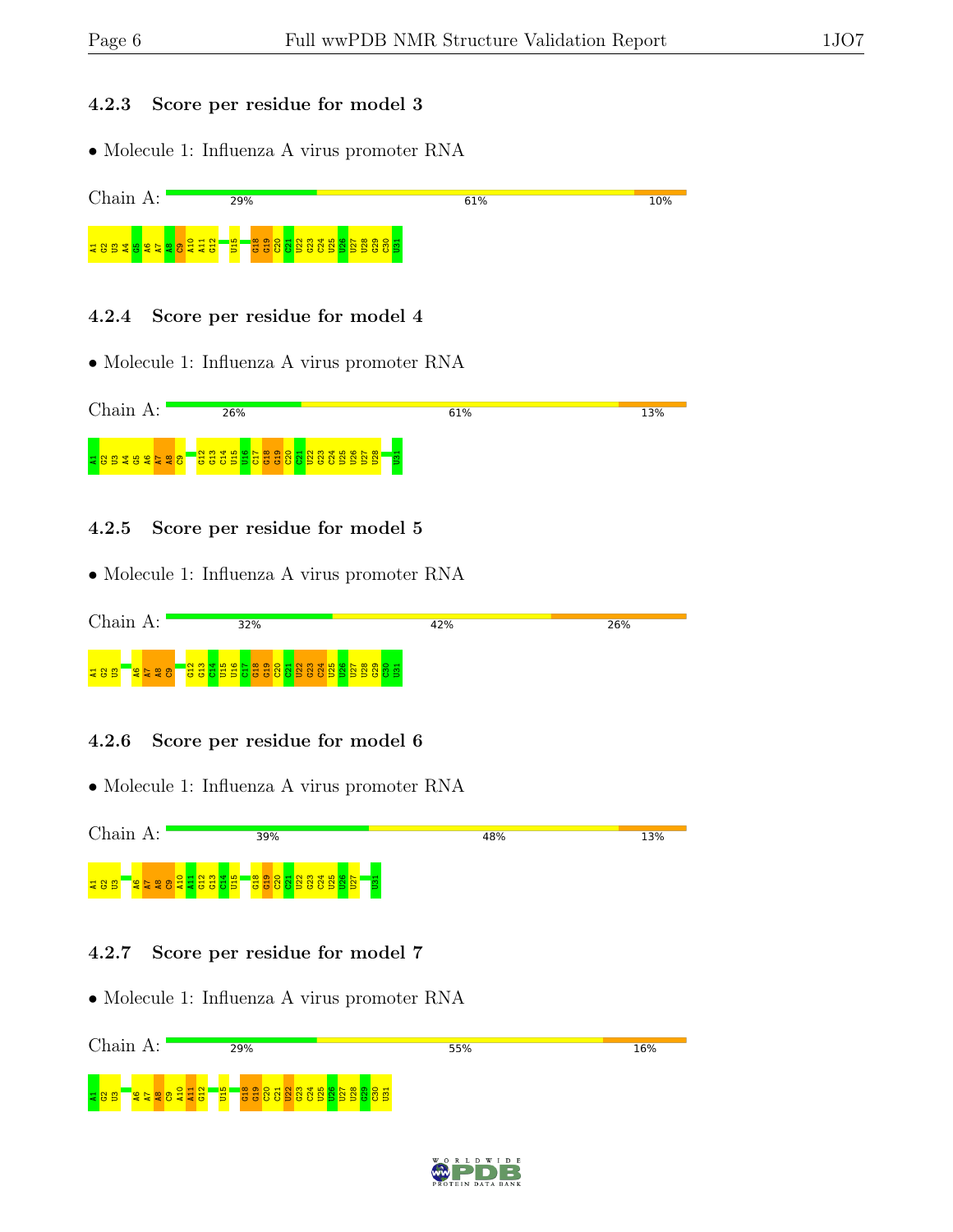#### 4.2.8 Score per residue for model 8

• Molecule 1: Influenza A virus promoter RNA



#### 4.2.9 Score per residue for model 9

• Molecule 1: Influenza A virus promoter RNA



#### 4.2.10 Score per residue for model 10

• Molecule 1: Influenza A virus promoter RNA

| nain<br>$\Gamma$ .                                | 35%                                              | 48%                                                                            | 16% |
|---------------------------------------------------|--------------------------------------------------|--------------------------------------------------------------------------------|-----|
| $\sim$<br>$\infty$<br>ಇ ರಿ<br>$\blacksquare$<br>ಀ | 는<br>18888888<br>ق<br>O.<br><u>ಲ 5</u><br>O<br>ಲ | $\mathbf{\mathbf{\mathbf{\mathbf{\mathbf{\mathbf{\mathbf{H}}}}}}}$<br><b>B</b> |     |

#### 4.2.11 Score per residue for model 11

• Molecule 1: Influenza A virus promoter RNA

| Chain. | 32%                                                                                                                                                        | 52%      | 16% |
|--------|------------------------------------------------------------------------------------------------------------------------------------------------------------|----------|-----|
|        | $O$ $\rightarrow$ $N$ $\omega$ $\rightarrow$ $\sim$ $\rightarrow$<br>െ<br>$\infty$<br><b>8228865</b><br>$\overline{ }$<br>18 S S<br>86 B<br><b>CS</b><br>œ | Б<br>- 6 |     |

#### 4.2.12 Score per residue for model 12

| Chain<br>$\mathbf{A}$ . | 13% | 77% | 10% |
|-------------------------|-----|-----|-----|
|                         |     |     |     |

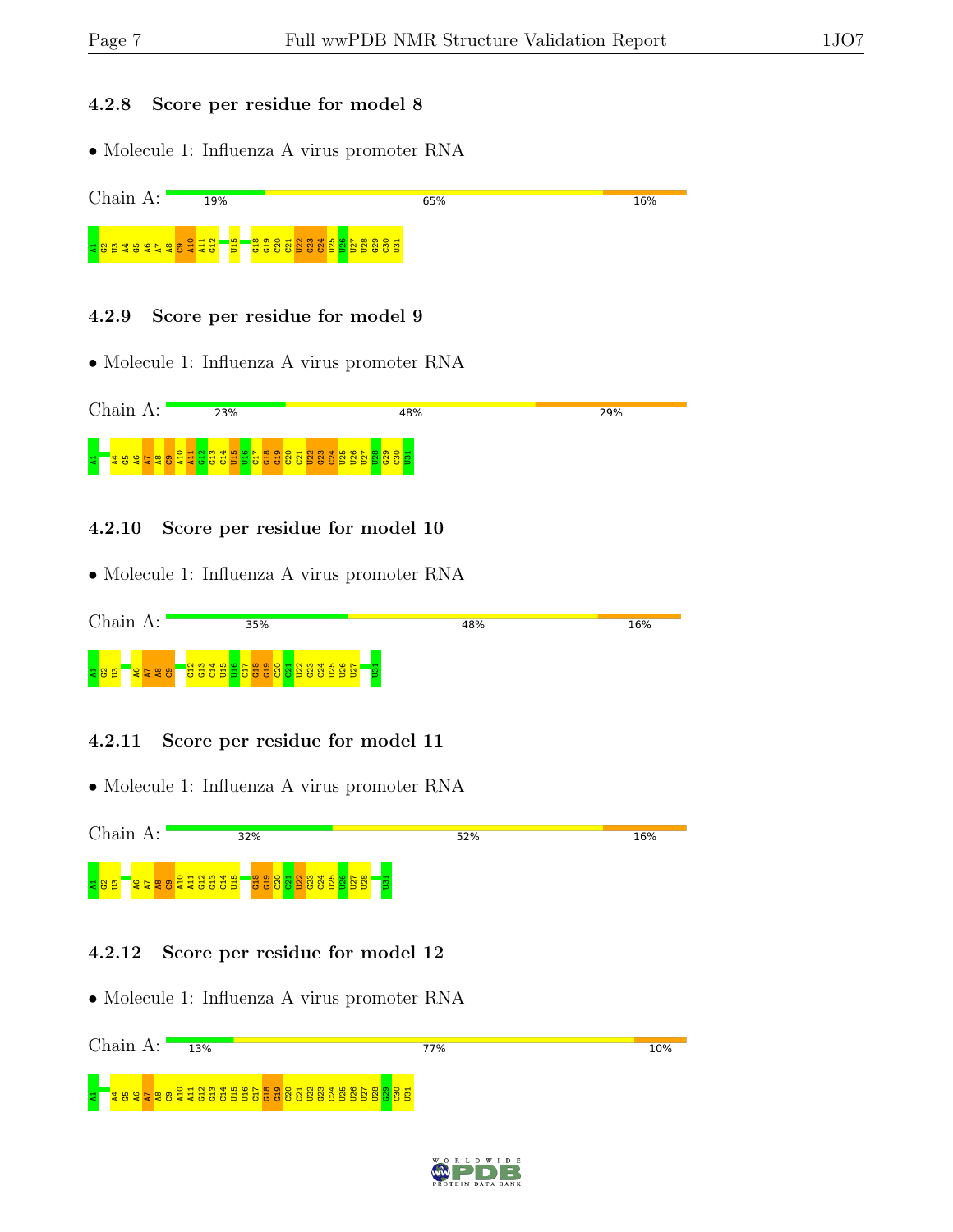#### 4.2.13 Score per residue for model 13

• Molecule 1: Influenza A virus promoter RNA



### 4.2.14 Score per residue for model 14

• Molecule 1: Influenza A virus promoter RNA



### 4.2.15 Score per residue for model 15

• Molecule 1: Influenza A virus promoter RNA



### 4.2.16 Score per residue for model 16

• Molecule 1: Influenza A virus promoter RNA



### 4.2.17 Score per residue for model 17



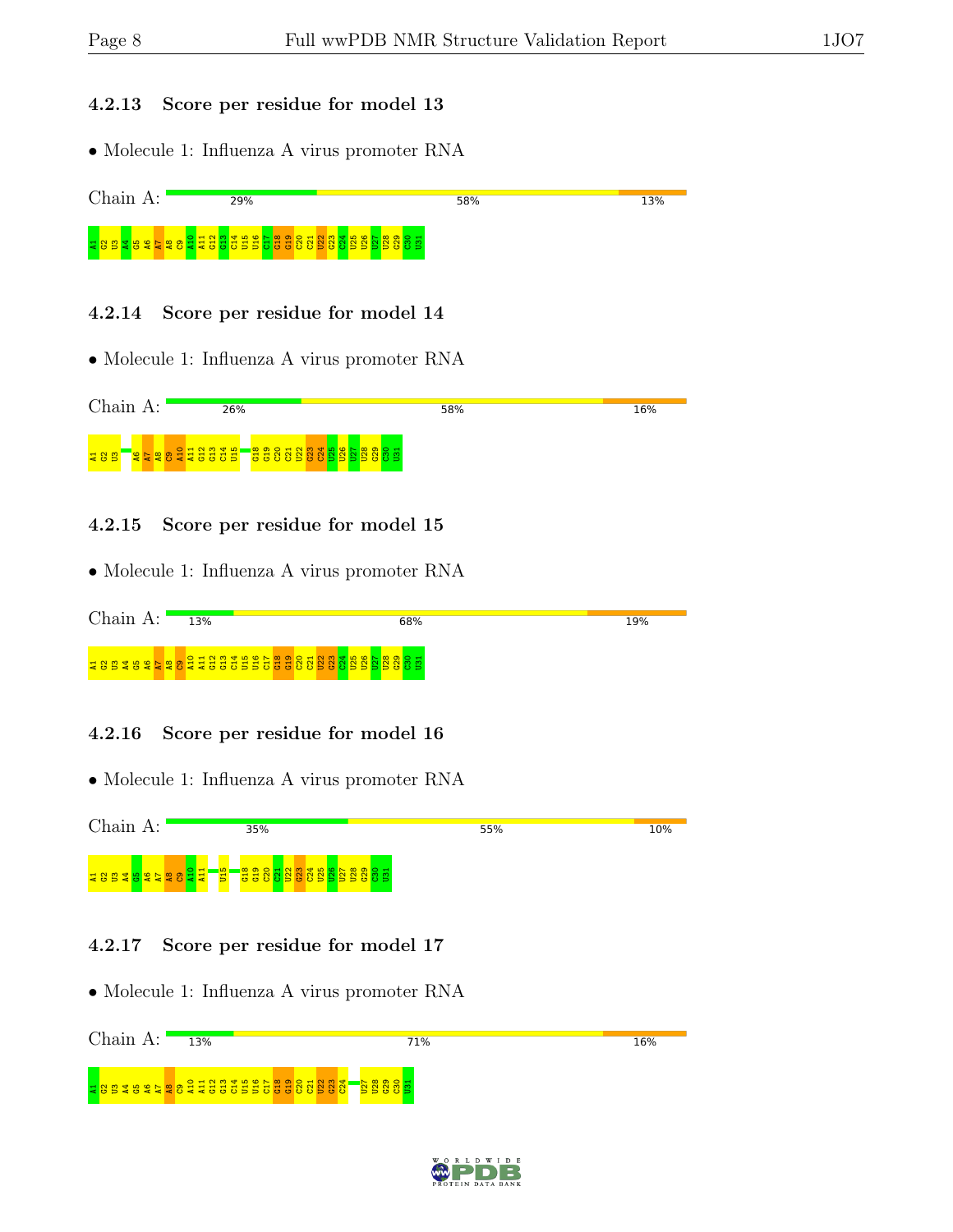#### 4.2.18 Score per residue for model 18

• Molecule 1: Influenza A virus promoter RNA



#### 4.2.19 Score per residue for model 19

• Molecule 1: Influenza A virus promoter RNA



#### 4.2.20 Score per residue for model 20

• Molecule 1: Influenza A virus promoter RNA



#### 4.2.21 Score per residue for model 21

• Molecule 1: Influenza A virus promoter RNA

|   |                                                                                                                        |  | 29% |  |  |  |   | 45% | 26% |  |
|---|------------------------------------------------------------------------------------------------------------------------|--|-----|--|--|--|---|-----|-----|--|
| 불 | <b>Expertise of the second of the second second second the second second second second second second second second</b> |  |     |  |  |  | b |     |     |  |

#### 4.2.22 Score per residue for model 22

| $\cap$ 1.<br>$\sim$ 1 $\sim$<br>п. | 29%                                                                           | 58%                | 13% |
|------------------------------------|-------------------------------------------------------------------------------|--------------------|-----|
|                                    |                                                                               |                    |     |
|                                    |                                                                               |                    |     |
|                                    | $\circ$<br>$\overline{ }$<br>÷<br>œ                                           |                    |     |
| <b>H8S</b>                         | $\overline{\phantom{a}}$<br>는<br>÷<br>èn.<br><b>C5</b><br>ಲ<br>$\blacksquare$ | $\frac{8}{5}$<br>Б |     |
|                                    |                                                                               |                    |     |

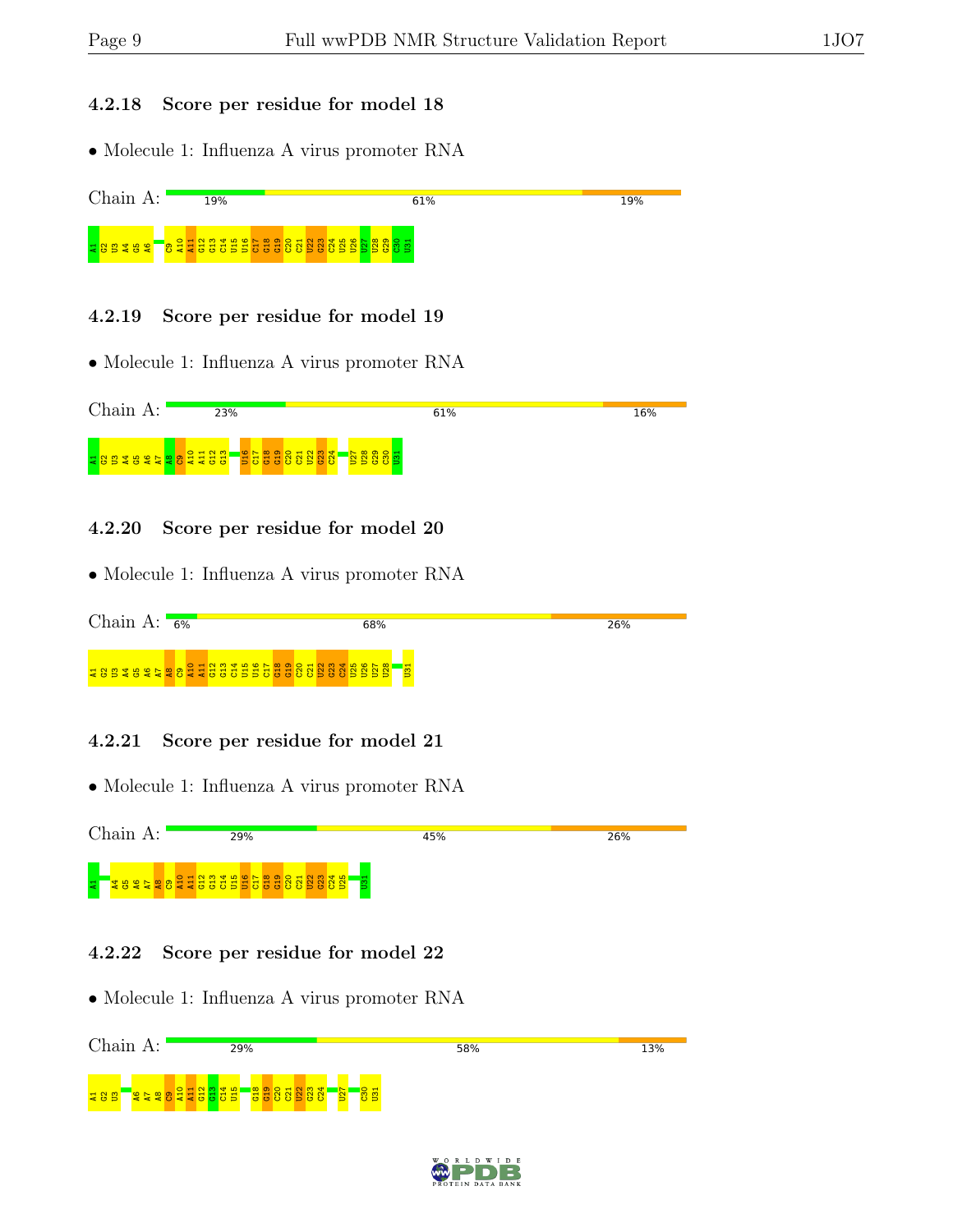#### 4.2.23 Score per residue for model 23

• Molecule 1: Influenza A virus promoter RNA



#### 4.2.24 Score per residue for model 24

• Molecule 1: Influenza A virus promoter RNA



#### 4.2.25 Score per residue for model 25

• Molecule 1: Influenza A virus promoter RNA

| Chain<br>А:                                     | 39%                   | 52% | 10% |
|-------------------------------------------------|-----------------------|-----|-----|
| $Q_{\rm H}$<br><b>285</b><br>2228<br>∕ਵਲ<br>$-$ | 慣<br>s<br>.<br>۰<br>ಅ |     |     |

#### 4.2.26 Score per residue for model 26

• Molecule 1: Influenza A virus promoter RNA



#### 4.2.27 Score per residue for model 27

| Chain<br>$\Delta \cdot$ | 19%                  | 65%                                | 16% |
|-------------------------|----------------------|------------------------------------|-----|
|                         | <del>- 이 및</del> 플로그 | 3 B<br>-22<br>ь<br>888<br>Б<br>- 5 |     |

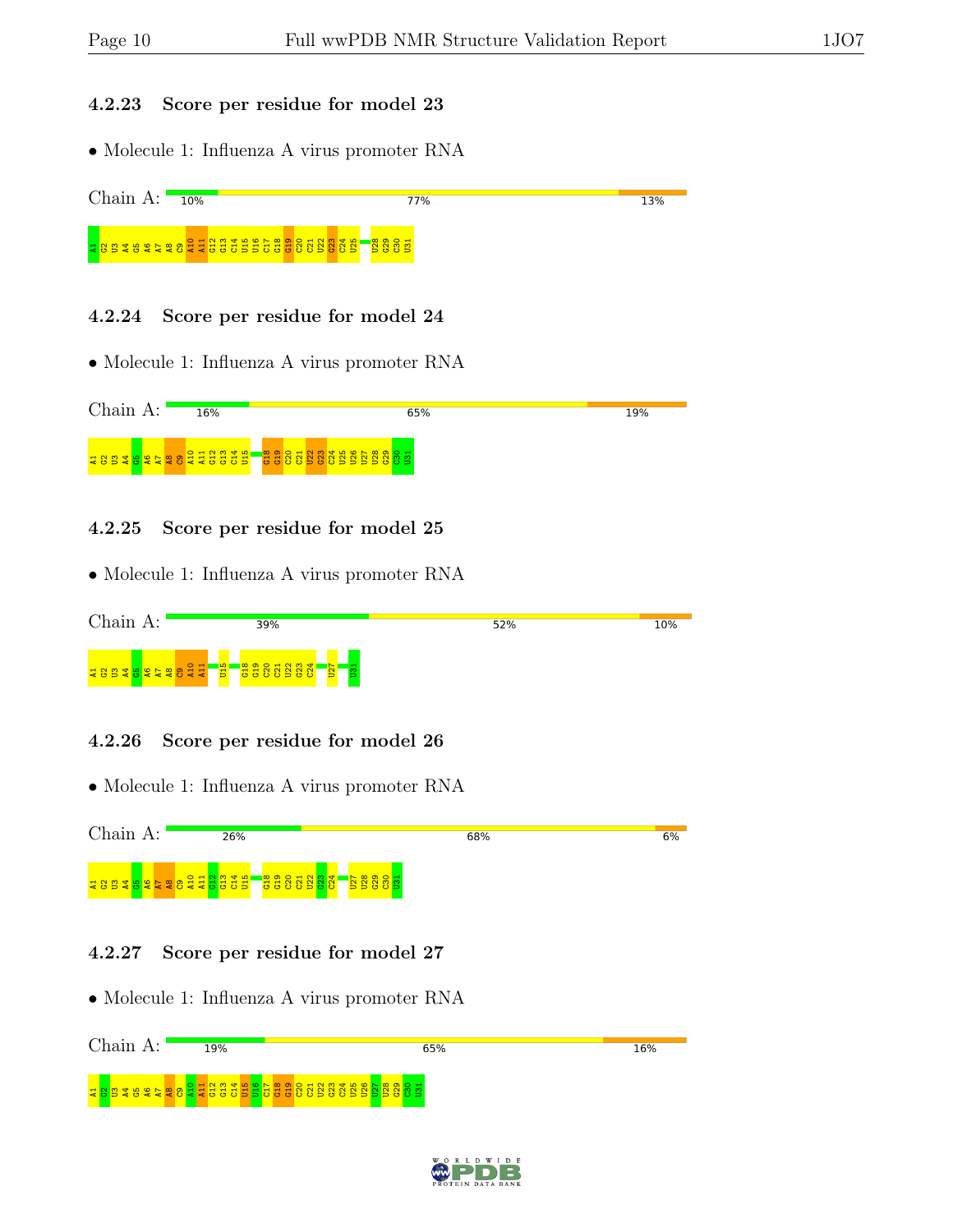#### 4.2.28 Score per residue for model 28

• Molecule 1: Influenza A virus promoter RNA



#### 4.2.29 Score per residue for model 29

• Molecule 1: Influenza A virus promoter RNA



#### 4.2.30 Score per residue for model 30

• Molecule 1: Influenza A virus promoter RNA

| $\cap$<br>an |  |  |  | 29% |   |   |                                         |  |                | 55% | 16% |     |          |   |  |  |  |  |  |  |  |  |  |
|--------------|--|--|--|-----|---|---|-----------------------------------------|--|----------------|-----|-----|-----|----------|---|--|--|--|--|--|--|--|--|--|
| 보            |  |  |  |     | - | ▰ | $\overline{\circ}$ $\overline{\bullet}$ |  | <u>یں</u><br>ь | でち  | C.  | lo. | <u>ಾ</u> | Б |  |  |  |  |  |  |  |  |  |

#### 4.2.31 Score per residue for model 31

• Molecule 1: Influenza A virus promoter RNA



#### 4.2.32 Score per residue for model 32

| Chain.<br>$A$ :                    | 52%    | 6%<br>42% |  |
|------------------------------------|--------|-----------|--|
| $\blacksquare$<br>晕<br>Æ<br>ಲ<br>O | ь<br>Þ |           |  |

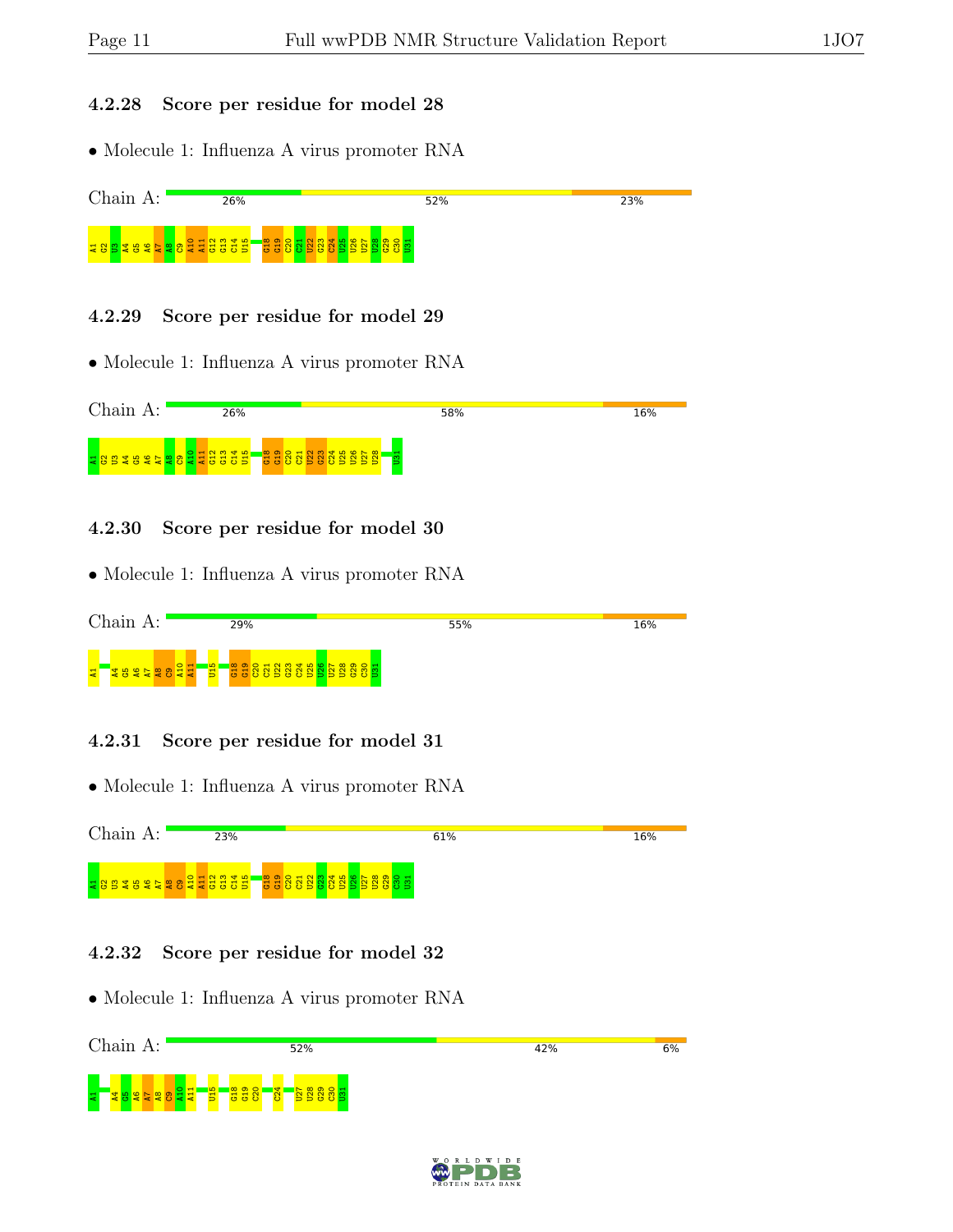# 5 Refinement protocol and experimental data overview  $(i)$

The models were refined using the following method: Distance geometry  $\mathcal C$  Simulated annealing  $+$ Susceptibility anisotropy.

Of the 200 calculated structures, 32 were deposited, based on the following criterion: The submitted conformer models are the 32 structures with lowest energy and acceptable covalent geometry.

The following table shows the software used for structure solution, optimisation and refinement.

| Software name   Classification   Version |            |  |
|------------------------------------------|------------|--|
| X-PLOR                                   | refinement |  |
|                                          | refinement |  |

No chemical shift data was provided.

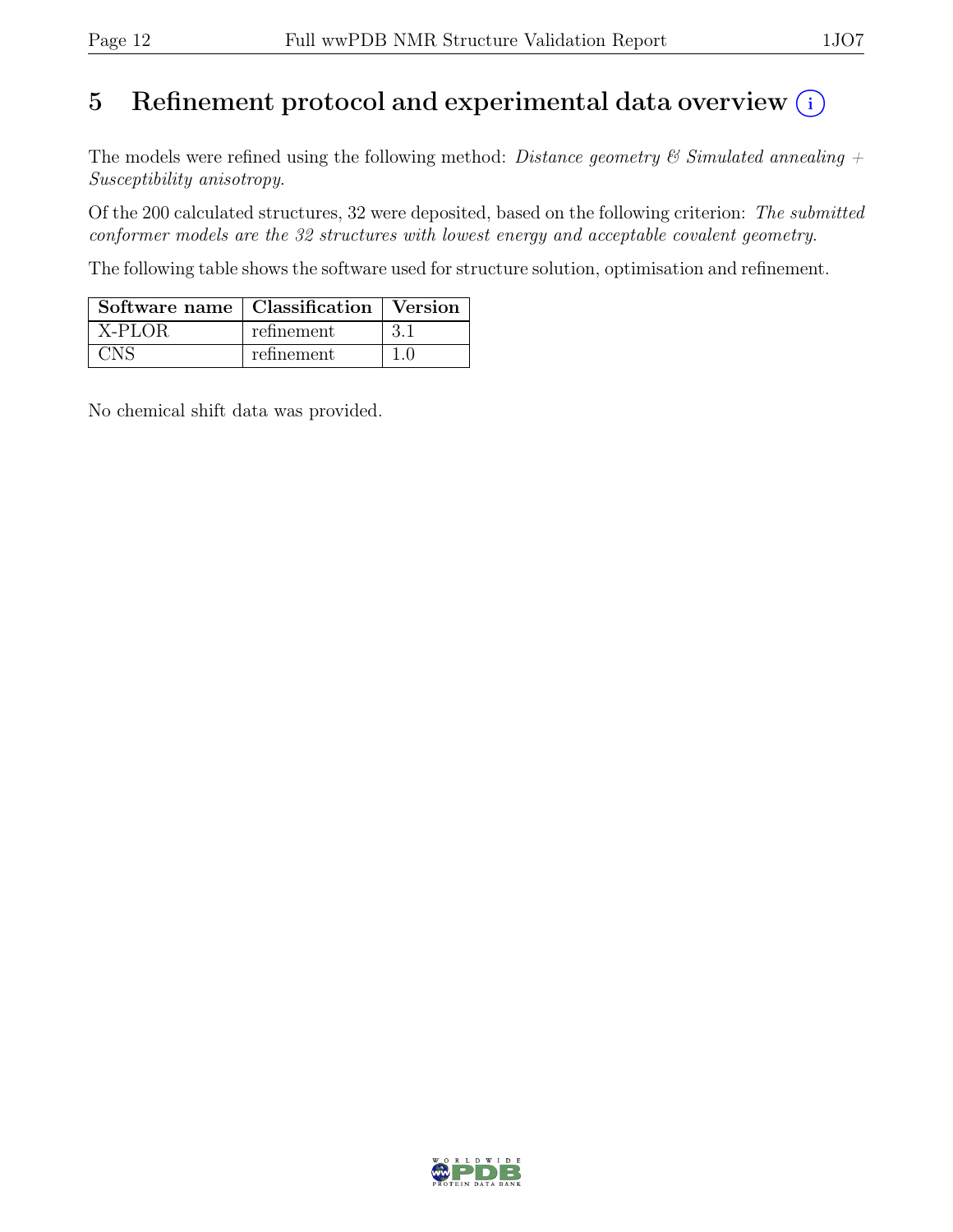# 6 Model quality  $(i)$

# 6.1 Standard geometry  $(i)$

There are no covalent bond-length or bond-angle outliers.

There are no bond-length outliers.

There are no bond-angle outliers.

There are no chirality outliers.

There are no planarity outliers.

# 6.2 Too-close contacts  $(i)$

In the following table, the Non-H and H(model) columns list the number of non-hydrogen atoms and hydrogen atoms in each chain respectively. The H(added) column lists the number of hydrogen atoms added and optimized by MolProbity. The Clashes column lists the number of clashes averaged over the ensemble.

| Mol  |     |       | Chain   Non-H   $H$ (model)   $H$ (added)   Clashes |       |     |
|------|-----|-------|-----------------------------------------------------|-------|-----|
|      |     | 655   | 334                                                 | 334   |     |
| A 11 | All | 20960 | 10688                                               | 10688 | 850 |

The all-atom clashscore is defined as the number of clashes found per 1000 atoms (including hydrogen atoms). The all-atom clashscore for this structure is 27.

| $\rm{Atom-1}$    | $\rm{Atom}\text{-}2$ | $Clash(\AA)$ | Distance(A) | Models |                |  |
|------------------|----------------------|--------------|-------------|--------|----------------|--|
|                  |                      |              |             | Worst  | Total          |  |
| 1:A:18:G:H2'     | 1: A: 19: G: O4'     | 0.99         | 1.55        | 23     | 8              |  |
| 1: A: 18: G: N3  | 1: A:18: G:H3'       | 0.98         | 1.73        | 19     | $\overline{4}$ |  |
| 1:A:1:A:HO5      | 1:A:1:A:H8           | 0.95         | 0.99        | 28     | 12             |  |
| 1: A:5: G:O2'    | 1: A:6: A:H5'        | 0.80         | 1.77        | 20     | 14             |  |
| 1: A: 16: U: O2' | 1: A:17: C:H5'       | 0.79         | 1.78        | 19     | 5              |  |
| 1: A: 15: U: O2' | 1: A:16: U:H2'       | 0.78         | 1.77        | 17     | 3              |  |
| 1: A:20: C:O5'   | 1: A:20: C: H6       | 0.73         | 1.66        | 23     | 32             |  |
| 1:A:12:G:O2'     | 1: A: 13: G: H5'     | 0.72         | 1.85        | 17     | 10             |  |
| 1: A:20: C:O2'   | 1: A:21: C:H5'       | 0.71         | 1.86        | 23     | 5              |  |
| 1: A:5: G:H2'    | 1: A:6: A:O4'        | 0.70         | 1.84        | 18     | $\overline{2}$ |  |
| 1: A:8: A: N6    | 1: A:25: U: C4       | 0.67         | 2.61        | 20     | 1              |  |
| 1: A:9:C:H6      | 1: A:9: C:O5'        | 0.67         | 1.73        | 13     | 18             |  |
| 1: A:6: A:HO2'   | 1:A:7:A:H8           | 0.67         | 1.31        | 20     | 10             |  |
| 1: A: 18: G: N3  | 1: A: 18: G: C3'     | 0.66         | 2.58        | 21     | 4              |  |

All unique clashes are listed below, sorted by their clash magnitude.

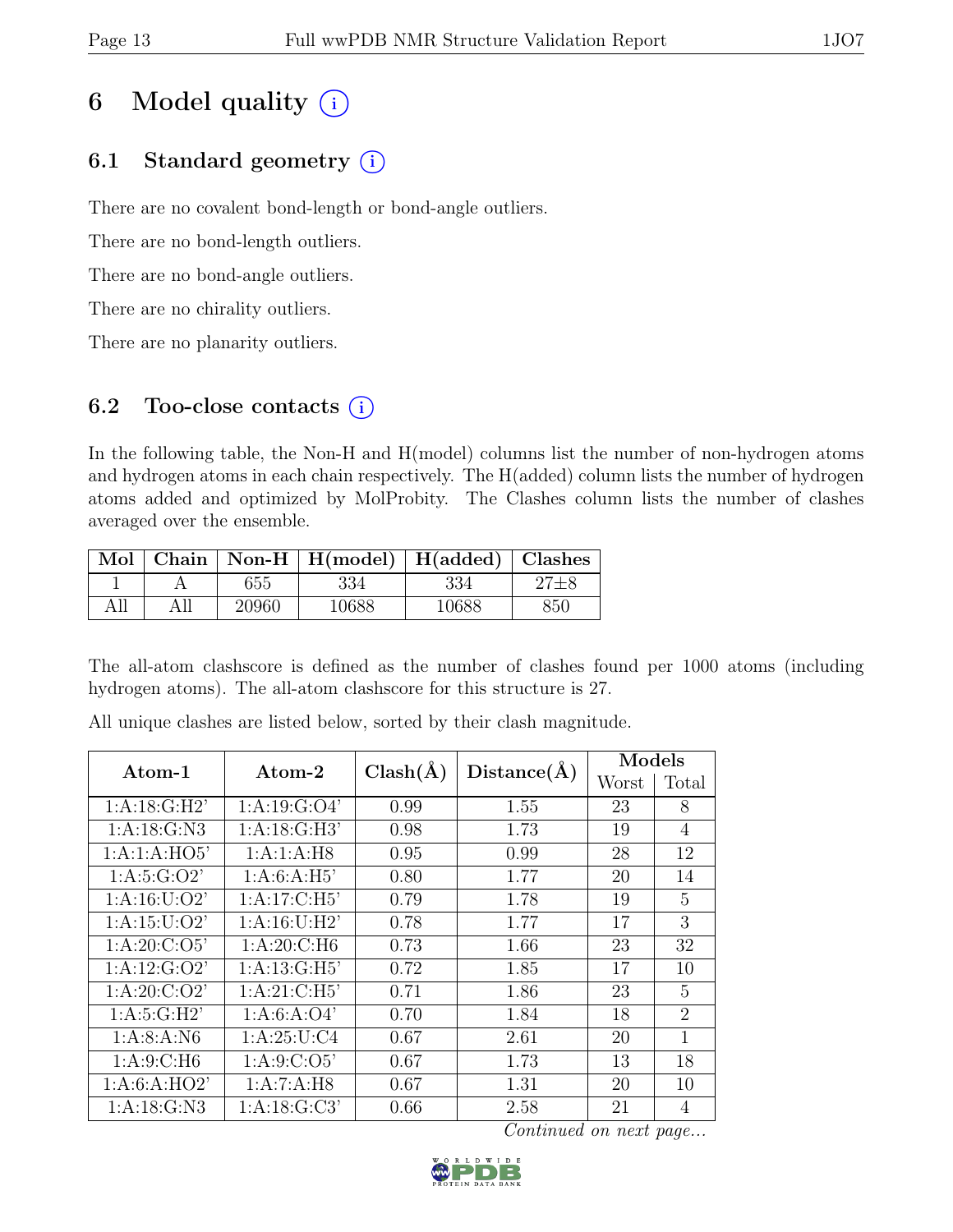|                           | Continuea from previous page |              |                   | Models         |                  |  |
|---------------------------|------------------------------|--------------|-------------------|----------------|------------------|--|
| Atom-1                    | Atom-2                       | $Clash(\AA)$ | Distance(A)       | Worst          | Total            |  |
| 1: A:18: G:H2'            | 1:A:19:G:C4'                 | 0.65         | 2.21              | 19             | $\overline{5}$   |  |
| 1: A:22: U:H6             | 1: A:22: U:O5'               | 0.65         | 1.75              | 13             | 14               |  |
| 1: A:24: C:H2'            | 1: A:25: U:O4'               | 0.65         | 1.92              | $\overline{7}$ | $\mathbf{1}$     |  |
| 1: A:8: A:O2'             | 1:A:9:C:P                    | 0.65         | 2.55              | 10             | $\overline{2}$   |  |
| 1:A:12:G:H8               | 1: A: 12: G: O5'             | 0.63         | 1.76              | 10             | 18               |  |
| 1: A:28:U:H6              | 1: A:28: U:O5'               | 0.63         | 1.76              | 20             | $\boldsymbol{9}$ |  |
| 1: A:26: U:O2'            | 1: A:27: U:H5'               | 0.63         | 1.94              | 29             | $\overline{3}$   |  |
| 1: A:25: U:O5'            | 1: A:25: U:H6                | 0.62         | 1.77              | 11             | 17               |  |
| 1: A:28: U: C4            | 1:A:29:G:N7                  | 0.62         | 2.67              | 19             | 16               |  |
| 1: A:29: G:O2'            | 1: A:30: C: H5'              | 0.62         | 1.94              | 17             | $\overline{5}$   |  |
| 1: A:22: U:O5'            | 1:A:22:U:H6                  | 0.62         | 1.77              | $\overline{4}$ | $\overline{2}$   |  |
| 1: A: 11: A: N1           | 1: A:22: U:O4                | 0.62         | 2.31              | 20             | $\overline{1}$   |  |
| 1: A: 15: U:H6            | 1: A: 15: U: O5'             | 0.62         | 1.78              | 15             | 22               |  |
| 1: A: 18: G: C2           | 1:A:19:G:CS                  | 0.61         | 2.87              | 19             | $\mathbf{1}$     |  |
| 1:A:1:A:H8                | 1:A:1:A:O5'                  | 0.61         | $1.75\,$          | 28             | 13               |  |
| 1: A:12: G:O5'            | 1: A:12: G:H8                | 0.61         | 1.79              | $\overline{2}$ | 3                |  |
| 1:A:14:C:H6               | 1: A:14: C:O5'               | 0.61         | 1.78              | 23             | $\overline{4}$   |  |
| 1:A:17:C:H4'              | 1: A: 18: G: C4              | 0.61         | 2.31              | 12             | $\overline{4}$   |  |
| 1:A:12:G:H2'              | 1: A: 13: G: O4'             | 0.60         | 1.96              | 20             | $\overline{1}$   |  |
| 1: A: 18: G: N2           | 1: A: 19: G: C8              | 0.60         | 2.69              | 18             | $\mathbf{1}$     |  |
| 1:A:27:U:H6               | 1: A:27: U:O5'               | 0.60         | 1.78              | $\overline{3}$ | 17               |  |
| 1: A:21: C: N3            | 1: A:22: U: C4               | 0.60         | 2.70              | 24             | 6                |  |
| 1: A:23: G:H8             | 1: A: 23: G: O5'             | 0.59         | 1.80              | 10             | $\overline{6}$   |  |
| 1: A:23: G:H2'            | 1: A:24: C:O4'               | 0.59         | 1.97              | 18             | $\mathbf{1}$     |  |
| 1: A:8: A: N6             | $1:A:25:\overline{U:N3}$     | 0.59         | 2.50              | 20             | $\mathbf{1}$     |  |
| 1: A: 15: U: O5'          | 1:A:15:U:H6                  | 0.59         | 1.81              | $\overline{4}$ | $6\,$            |  |
| 1:A:17:C:O4'              | 1:A:18:G:N2                  | 0.59         | 2.36              | 18             | $\overline{3}$   |  |
| 1: A:8: A:O2'             | 1:A:9:C:OP1                  | 0.59         | $\overline{2.21}$ | $\,6$          | $\overline{2}$   |  |
| 1: A:27: U:O5'            | 1: A:27: U:H6                | 0.59         | 1.81              | 16             | 6                |  |
| 1:A:4:A:O5'               | 1:A:4:A:CS                   | 0.58         | 2.55              | 18             | 11               |  |
| 1:A:24:C:H6               | 1: A:24: C:O5'               | 0.58         | 1.80              | 24             | 3                |  |
| 1: A: 4: A: O5'           | 1:A:4:A:H8                   | 0.58         | 1.80              | 18             | $\sqrt{6}$       |  |
| $1:A:19:G:\overline{H4'}$ | 1:A:19:G:OP1                 | 0.58         | 1.97              | 29             | $\overline{5}$   |  |
| 1: A:30: C:O2'            | 1: A:31: U:H5'               | 0.58         | 1.99              | 23             | $6\,$            |  |
| 1: A: 16: U: O2'          | 1: A: 18: G: N7              | 0.58         | 2.36              | 19             | $\overline{4}$   |  |
| 1:A:10:A:H2               | 1: A:22: U:O4                | 0.58         | 1.82              | 28             | $\mathbf{1}$     |  |
| 1:A:21:C:H6               | $1:A:21:C:O\overline{5}$     | 0.57         | 1.82              | 19             | $\overline{4}$   |  |
| 1:A:11:A:H8               | 1:A:11:A:O5'                 | 0.57         | 1.81              | 18             | $\mathbf{1}$     |  |
| 1:A:17:C:O4'              | 1: A: 18: G: C6              | 0.57         | 2.57              | 19             | $\overline{4}$   |  |
| 1: A: 13: G: C2           | $1:A:14:C:\overline{C2}$     | 0.57         | 2.92              | 17             | $\mathbf{1}$     |  |
| 1: A: 18: G: N2           | 1: A: 19: G: C5              | 0.57         | 2.73              | 24             | 10               |  |

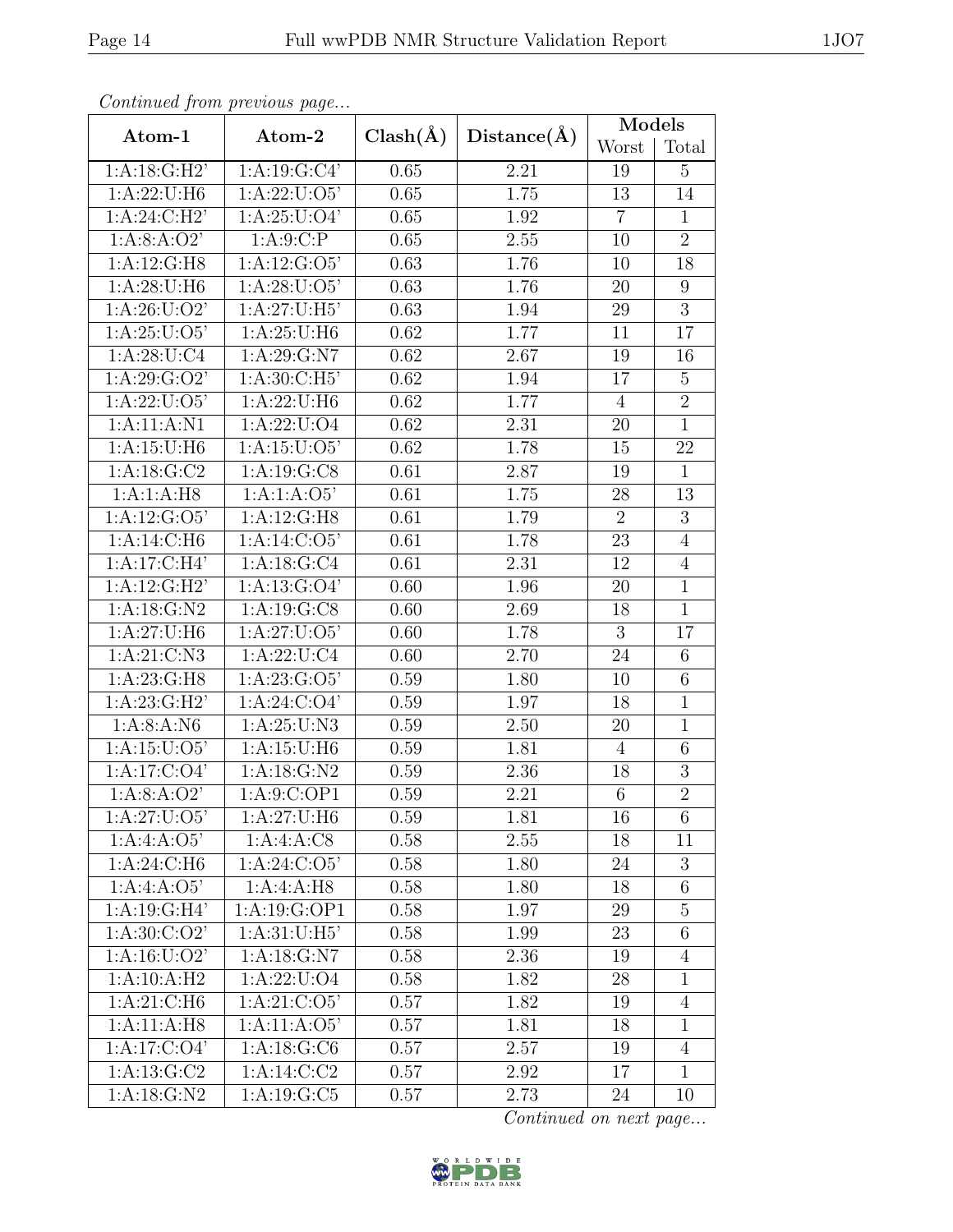|                  | Continuea from previous page |              |                   | Models          |                |
|------------------|------------------------------|--------------|-------------------|-----------------|----------------|
| Atom-1           | Atom-2                       | $Clash(\AA)$ | Distance(A)       | Worst           | Total          |
| 1:A:10:A:HO2'    | 1:A:11:A:H8                  | 0.56         | 1.42              | $\overline{7}$  | $\mathbf{1}$   |
| 1:A:13:G:C6      | 1: A:14: C: N3               | 0.56         | 2.73              | 17              | $\mathbf{1}$   |
| 1:A:10:A:O2'     | 1:A:11:A:H8                  | 0.56         | 1.81              | $\overline{7}$  | $\mathbf{1}$   |
| 1:A:7:A:N1       | 1: A:8: A:C6                 | 0.56         | 2.74              | 17              | $\overline{3}$ |
| 1: A: 15: U: N3  | 1:A:17:C:N3                  | 0.56         | 2.54              | 9               | $\mathbf{1}$   |
| 1:A:2:G:C2       | 1: A:3: U:N3                 | 0.56         | 2.73              | 20              | $\overline{5}$ |
| 1: A:22: U:O2'   | 1:A:23:G:P                   | 0.56         | 2.63              | $\overline{5}$  | $\mathbf{1}$   |
| 1: A: 13: G:H2'  | 1: A:14: C: C6               | 0.56         | 2.36              | 17              | 6              |
| 1:A:21:C:H2'     | 1: A:22: U:O4'               | 0.56         | 2.01              | 14              | $\overline{5}$ |
| 1:A:19:G:C2      | 1: A:20: C:C2                | 0.56         | 2.94              | 15              | 6              |
| 1:A:4:A:H8       | 1:A:4:A:O5'                  | 0.56         | 1.84              | 30              | 11             |
| 1: A:6: A:O2'    | 1:A:7:A:H8                   | 0.56         | 1.84              | $\overline{5}$  | 29             |
| 1: A:23: G: C6   | 1: A:24: C: N4               | 0.56         | 2.73              | 14              | $\overline{4}$ |
| 1:A:1:A:H8       | 1:A:1:A:HO5'                 | $0.55\,$     | 1.42              | $6\phantom{.}6$ | $\mathbf{1}$   |
| 1: A: 16: U: O2' | 1: A:17: C: C5'              | 0.55         | 2.54              | 19              | $\sqrt{2}$     |
| 1:A:4:A:CG       | 1: A:5: G: C6                | 0.55         | 2.93              | 19              | $\overline{3}$ |
| 1: A:2: G:N2     | 1: A:3: U: C2                | 0.55         | 2.75              | $23\,$          | $\overline{4}$ |
| 1:A:2:G:C2       | 1: A:3: U: C4                | 0.55         | 2.95              | 25              | 9              |
| 1: A:22: U:O2'   | 1:A:23:G:OP1                 | 0.55         | 2.25              | $\overline{5}$  | $\overline{2}$ |
| 1: A:20: C:O5'   | 1: A:20: C:CO                | 0.55         | 2.58              | $\overline{2}$  | 26             |
| 1: A:8: A:C6     | 1:A:24:C:N4                  | 0.55         | 2.75              | 20              | $\overline{2}$ |
| 1: A:8: A: N6    | 1: A:24: C: N4               | 0.55         | 2.54              | 21              | $\mathbf{1}$   |
| 1: A:21: C:O2'   | 1: A:22: U:H5'               | 0.55         | $\overline{2.02}$ | $\overline{8}$  | $\overline{5}$ |
| 1: A:8: A: N1    | 1:A:24:C:N4                  | 0.54         | 2.54              | 11              | $\,$ 6 $\,$    |
| 1:A:22:U:H2'     | 1: A:23: G:O5'               | 0.54         | 2.02              | 20              | 3              |
| 1:A:21:C:N3      | 1: A:22: U: C5               | 0.54         | 2.75              | 25              | $\overline{2}$ |
| 1: A: 13: G: O5' | 1: A: 13: G: H8              | 0.54         | 1.84              | 29              | $\mathbf{1}$   |
| 1:A:7:A:C2       | 1:A:26:U:N3                  | 0.54         | $2.75\,$          | $27\,$          | $\sqrt{4}$     |
| 1: A:4: A: N6    | 1: A:5: G:O6                 | 0.54         | 2.41              | 27              | 13             |
| 1:A:10:A:C6      | 1: A:23: G:C2                | 0.54         | 2.95              | 17              | 3              |
| 1: A:17: C:H4'   | 1: A:18: G:N3                | 0.54         | 2.18              | 20              | $\overline{2}$ |
| 1: A: 23: G: N1  | 1: A:24: C: N4               | 0.54         | 2.56              | 8               | $\overline{4}$ |
| 1:A:7:A:C2       | 1:A:8:A:C5                   | 0.54         | 2.96              | 20              | $\overline{2}$ |
| 1: A:23: G:C2    | 1: A:24: C:C4                | 0.53         | 2.96              | 8               | $\overline{4}$ |
| 1: A: 13: G: C6  | 1: A:14: C: N4               | 0.53         | 2.76              | 28              | 13             |
| 1:A:10:A:C2      | 1:A:11:A:N7                  | 0.53         | 2.76              | 14              | $\overline{2}$ |
| 1: A:22: U:H4'   | 1: A:23: G:OP1               | 0.53         | 2.03              | $5\overline{)}$ | $\mathbf{1}$   |
| 1: A:6: A:C4     | 1:A:7:A:C8                   | 0.53         | 2.96              | 28              | 10             |
| 1:A:10:A:N1      | 1: A:23: G:C2                | 0.53         | 2.76              | 23              | $\mathbf{1}$   |
| 1: A:22: U: C2   | 1: A:23: G: C8               | 0.53         | 2.96              | $\mathbf{1}$    | $\mathbf{1}$   |
| 1: A:8: A:C2     | 1: A:24: C: N4               | 0.52         | 2.77              | 11              | $\mathbf{1}$   |

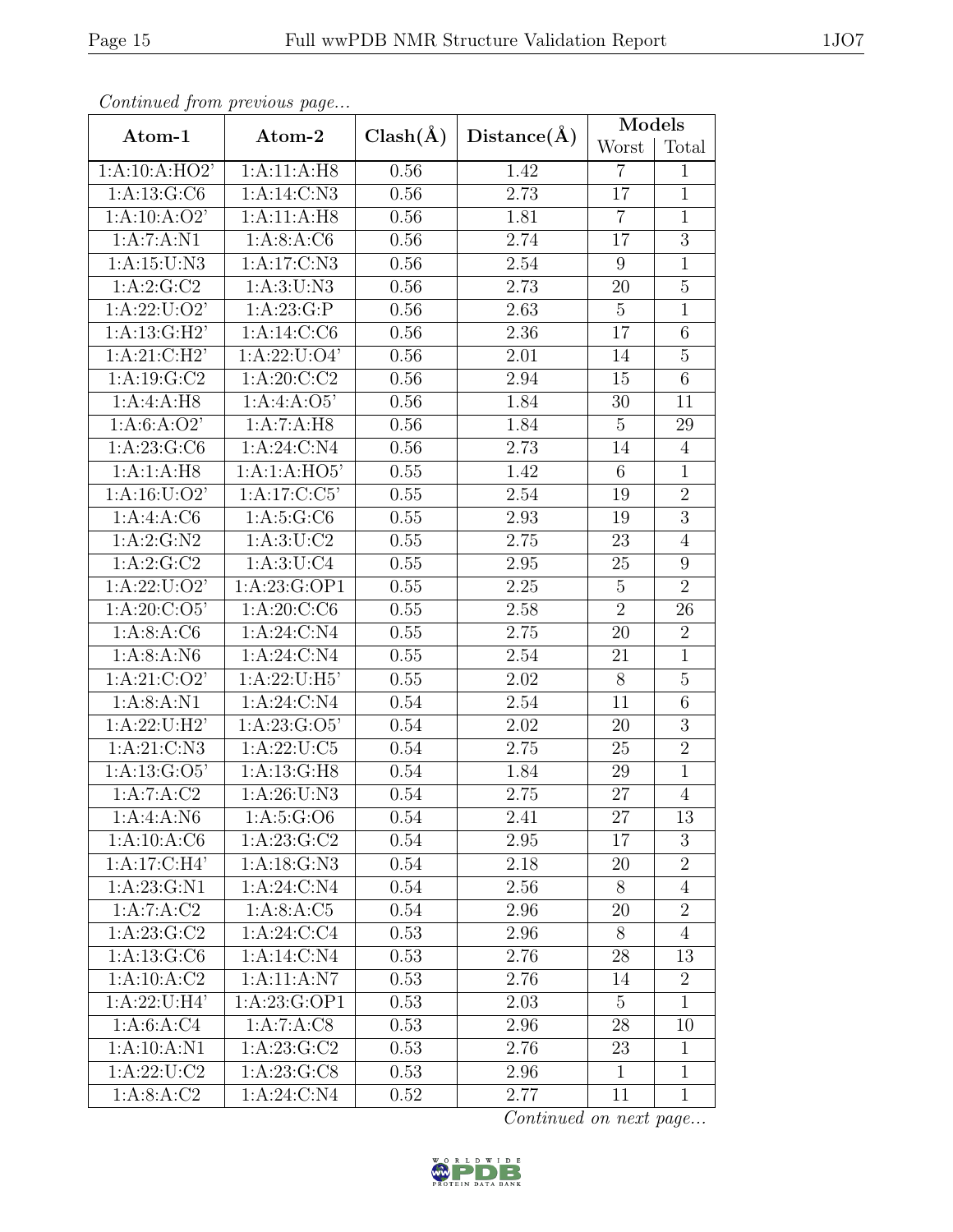|                  | Continuea from previous page |              |             | $\text{Models}$ |                |
|------------------|------------------------------|--------------|-------------|-----------------|----------------|
| Atom-1           | Atom-2                       | $Clash(\AA)$ | Distance(A) | Worst           | Total          |
| 1: A: 18: G: O2' | 1:A:19:G:H4'                 | 0.52         | 2.04        | 23              | $\mathbf{1}$   |
| 1: A: 13: G: C5  | 1:A:14:C:C5                  | 0.52         | 2.97        | $9\phantom{.}$  | $\mathbf{1}$   |
| 1:A:10:A:C2      | 1: A: 11: A: C5              | 0.52         | 2.98        | 3               | $\overline{3}$ |
| 1:A:12:G:N2      | 1: A:22: U: N3               | 0.51         | 2.58        | $\overline{23}$ | $\overline{2}$ |
| 1:A:7:A:C2       | 1: A:8: A:C6                 | 0.51         | 2.97        | 31              | $\sqrt{3}$     |
| 1:A:11:A:N6      | 1: A: 23: G: N3              | 0.51         | 2.58        | 28              | $\overline{2}$ |
| 1: A:30: C:O5'   | 1: A:30: C:H6                | 0.51         | 1.89        | 8               | $\overline{3}$ |
| 1:A:7:A:C2       | 1: A:26: U: C2               | 0.51         | 2.99        | 13              | $\overline{2}$ |
| 1:A:12:G:H2'     | 1:A:13:G:CS                  | 0.50         | 2.40        | $29\,$          | $\mathbf{1}$   |
| 1: A:9:C:H2'     | 1:A:10:A:O4'                 | 0.50         | 2.06        | 11              | 3              |
| 1: A:13: G:C2    | 1:A:14:C:O2                  | 0.50         | 2.65        | 17              | $\mathbf{1}$   |
| 1: A:8: A: N6    | 1: A:23: G: C6               | 0.50         | 2.80        | 16              | $\overline{2}$ |
| 1: A: 15: U: O3' | 1: A: 16: U: C5              | 0.50         | 2.65        | 17              | $\mathbf{1}$   |
| 1: A:6: A:C2     | 1:A:7:A:C4                   | 0.49         | 3.00        | 14              | $\overline{4}$ |
| 1: A:22: U: C2'  | 1: A:23: G:O5'               | 0.49         | 2.60        | $20\,$          | $\overline{2}$ |
| 1: A:22: U:O5'   | 1:A:22:U:C6                  | 0.49         | 2.64        | $\overline{5}$  | 10             |
| 1: A: 15: U: O2  | 1: A:17: C: C2               | 0.49         | 2.65        | 27              | $\overline{4}$ |
| 1:A:10:A:H8      | 1:A:10:A:O5'                 | 0.49         | 1.90        | 20              | $\overline{2}$ |
| 1: A: 18: G: C2' | 1:A:19:G:C4'                 | 0.49         | 2.90        | 23              | $\overline{1}$ |
| 1: A:6: A:O2'    | 1:A:7:A:O5'                  | 0.49         | 2.30        | 12              | 24             |
| 1: A:9:C:C2      | 1:A:24:C:N4                  | 0.49         | 2.81        | 28              | $\overline{2}$ |
| 1: A: 16: U: O2  | 1: A: 18: G: C8              | 0.49         | 2.66        | 15              | $\mathbf{1}$   |
| 1:A:14:C:H2      | 1: A: 15: U: O4'             | 0.49         | 2.08        | 18              | $\overline{2}$ |
| 1:A:13:G:C5      | 1:A:14:C:C4                  | 0.49         | 3.01        | 17              | $\mathbf{1}$   |
| 1: A:8: A: H61   | 1:A:24:C:N4                  | 0.48         | 2.07        | 14              | 3              |
| 1: A: 19: G: O4' | 1:A:19:G:OP2                 | 0.48         | 2.32        | 12              | $\overline{2}$ |
| 1:A:2:G:C6       | 1: A:3: U: O4                | 0.48         | 2.66        | 8               | 19             |
| 1: A:8: A:O2'    | 1: A:9:C:O5'                 | 0.48         | 2.31        | $\overline{6}$  | $\overline{2}$ |
| 1: A:28: U: N3   | 1: A:29: G: N7               | 0.48         | 2.62        | 19              | 8              |
| 1: A: 17: C: O4' | 1: A: 18: G: C2              | 0.48         | 2.67        | 17              | 1              |
| 1: A:21: C: N4   | 1: A:22: U: C4               | 0.48         | 2.82        | 29              | 1              |
| 1: A:6: A:O2'    | 1:A:7:A:CS                   | 0.48         | 2.67        | 29              | $\overline{7}$ |
| 1:A:4:A:CG       | 1: A:29: G:O6                | 0.48         | 2.67        | 15              | $\overline{2}$ |
| 1: A: 13: G: O6  | 1: A:14: C: N4               | 0.48         | 2.47        | 9               | $\mathbf{1}$   |
| 1: A:6: A:C5     | 1:A:7:A:N7                   | 0.48         | 2.81        | 20              | $\mathbf{1}$   |
| 1: A:21: C: C4   | 1: A:22: U:O4                | 0.48         | 2.67        | 22              | $\overline{2}$ |
| 1: A: 10: A: C2  | 1: A:22: U:O4                | 0.48         | 2.64        | 28              | $\mathbf{1}$   |
| 1:A:11:A:N6      | 1:A:21:C:H42                 | 0.47         | $2.05\,$    | 9               | $\mathbf{1}$   |
| 1: A: 11: A: N6  | 1: A:22: U:O4                | 0.47         | 2.42        | 21              | $\overline{4}$ |
| 1: A: 13: G: N2  | 1: A:21: C:O2                | 0.47         | 2.48        | 21              | $\overline{4}$ |
| 1: A:26:U:H2'    | 1: A:27: U:O4'               | 0.47         | 2.09        | 28              | $\mathbf{1}$   |

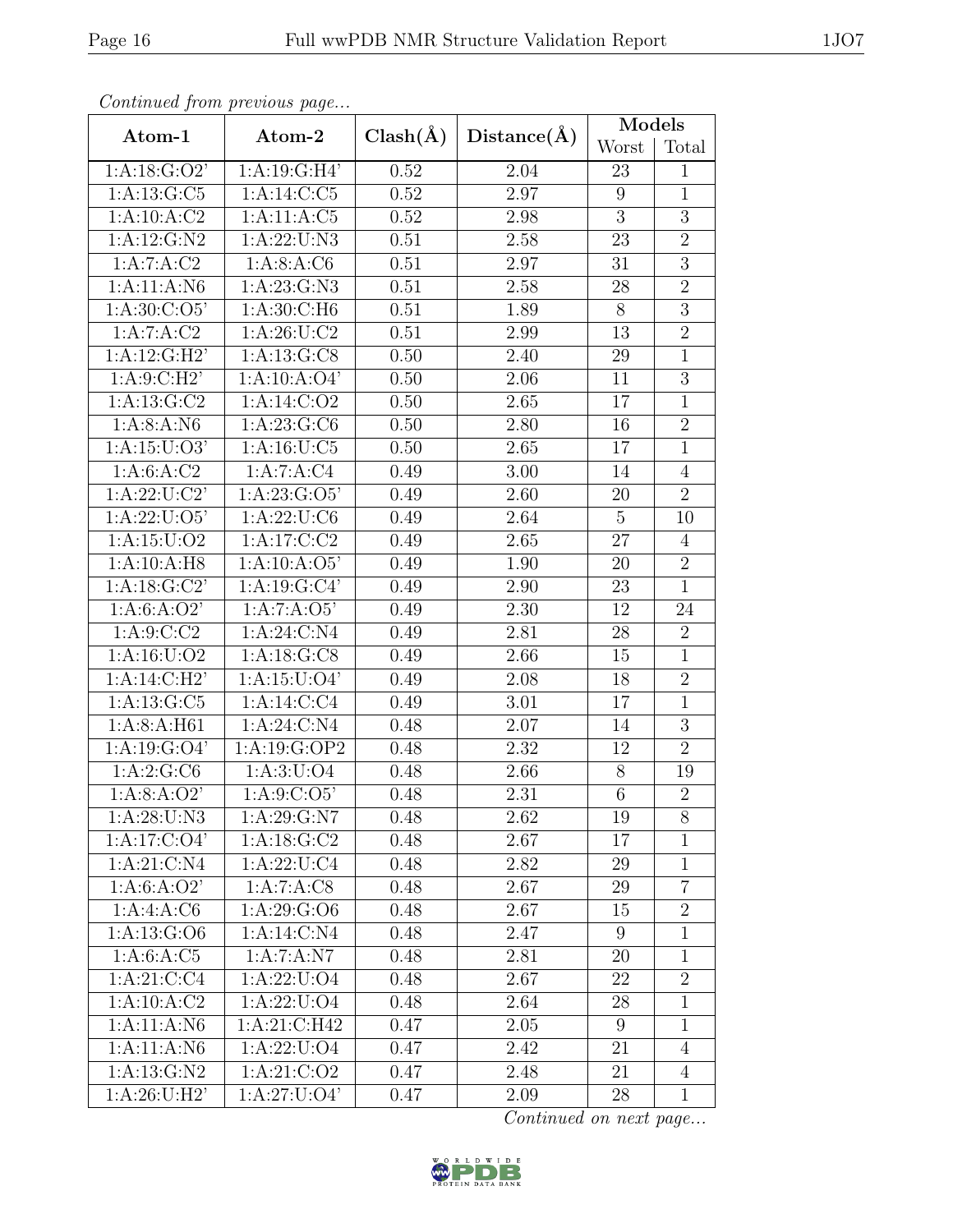|                         | Continuea from previous page |              |                   | Models         |                  |
|-------------------------|------------------------------|--------------|-------------------|----------------|------------------|
| Atom-1                  | Atom-2                       | $Clash(\AA)$ | Distance(A)       | Worst          | Total            |
| 1: A:5: G:HO2'          | 1:A:6:A:H5'                  | 0.47         | 1.66              | 20             | 1                |
| 1: A:21: C: C4          | 1: A:22: U: C5               | 0.47         | 3.02              | 25             | $\mathbf{1}$     |
| 1: A:26: U:H6           | 1: A:26: U:O5'               | 0.47         | 1.92              | 28             | $\mathbf{1}$     |
| 1: A:8: A: N6           | 1:A:23:G:O6                  | 0.47         | 2.47              | 13             | 9                |
| 1:A:1:A:O5'             | 1:A:1:A:CS                   | 0.47         | 2.64              | $\overline{5}$ | $\mathbf{1}$     |
| 1:A:10:A:O2'            | 1:A:11:A:C8                  | 0.47         | $\overline{2.64}$ | 31             | $\overline{2}$   |
| 1: A:28: U:O5'          | 1: A:28: U:H6                | 0.47         | 1.92              | $\overline{4}$ | $\overline{1}$   |
| 1: A:14: C:O2           | 1: A:20: C:O2                | 0.47         | 2.33              | 17             | $\mathbf{1}$     |
| 1: A:2: G:C2            | 1: A:3: U: C2                | 0.47         | 3.03              | 23             | $\mathbf{1}$     |
| 1:A:11:A:O2'            | 1: A: 12: G: C8              | 0.47         | 2.67              | 28             | 3                |
| 1:A:6:A:C6              | 1:A:7:A:C5                   | 0.47         | 3.03              | $28\,$         | $\mathbf{1}$     |
| 1:A:4:A:CG              | 1: A:5: G:O6                 | 0.47         | 2.68              | 19             | $\overline{2}$   |
| 1:A:13:G:N2             | 1: A:21: C: C2               | 0.47         | 2.83              | 19             | $\overline{4}$   |
| 1: A:8: A:C2            | 1: A:9:C:C2                  | 0.47         | 3.03              | 14             | $\mathbf{1}$     |
| 1: A:23: G: C8          | 1: A: 23: G: O5'             | 0.47         | 2.68              | 25             | $\mathbf{1}$     |
| 1: A:17: C:O4'          | 1:A:18:G:N1                  | 0.46         | 2.48              | 19             | $\mathbf{1}$     |
| 1:A:7:A:N1              | 1: A:26: U: C4               | 0.46         | 2.83              | 27             | $\mathbf{1}$     |
| 1: A: 15: U: O3'        | 1: A: 16: U: C6              | 0.46         | 2.69              | 17             | $\mathbf{1}$     |
| 1: A: 23: G: O5'        | 1: A:23: G: C8               | 0.46         | 2.66              | $\,6$          | $\overline{3}$   |
| 1: A: 5: G: C2'         | 1:A:6:A:H5'                  | 0.46         | 2.41              | 20             | $\mathbf{1}$     |
| 1:A:13:G:C2             | 1:A:21:C:O2                  | 0.46         | 2.69              | 23             | $\overline{1}$   |
| 1:A:17:C:O4'            | 1: A: 18: G: C5              | 0.46         | 2.69              | 23             | $\mathbf{1}$     |
| 1:A:21:C:C4             | 1: A:22: U: C4               | 0.46         | 3.04              | 29             | $\mathbf{1}$     |
| 1: A: 13: G: C6         | 1: A:14: C: C4               | 0.46         | 3.03              | 9              | $\mathbf{1}$     |
| 1: A: 18: G: C2'        | 1: A: 19: G: OP1             | 0.46         | 2.64              | 27             | $\overline{5}$   |
| 1: A:25: U:O2'          | 1: A:26: U:H5'               | 0.46         | 2.10              | 18             | $\overline{2}$   |
| 1:A:17:C:H6             | 1: A:17: C:O5'               | 0.46         | 1.93              | 19             | $\mathbf{1}$     |
| 1:A:19:G:OP1            | 1: A: 19: G: C4'             | 0.46         | 2.64              | $28\,$         | $\overline{4}$   |
| 1: A:14: C:H2'          | 1: A: 15: U: O5'             | 0.45         | 2.11              | 18             | $\mathbf{1}$     |
| 1:A:4:A:N6              | 1: A:29: G:O6                | 0.45         | 2.50              | 16             | $\overline{5}$   |
| 1:A:7:A:C6              | 1: A:8: A: N6                | 0.45         | 2.85              | 26             | $\mathbf{1}$     |
| 1: A: 18: G: O2'        | 1:A:19:G:OP1                 | 0.45         | 2.34              | 29             | $\boldsymbol{3}$ |
| 1: A:5: G:O2'           | 1: A:6: A: C5'               | 0.45         | 2.61              | 18             | $\mathbf{1}$     |
| 1: A:21: C: N4          | 1: A:22: U:O4                | 0.45         | 2.50              | 29             | $\boldsymbol{3}$ |
| $1:$ A:16:U:O2'         | 1: A: 18: G: C6              | 0.45         | 2.70              | 20             | $1\,$            |
| 1: A:17: C:O5'          | 1:A:17:C:C6                  | 0.45         | 2.70              | 19             | $\mathbf{1}$     |
| 1:A:10:A:C2             | 1: A:23: G:N2                | 0.44         | 2.85              | 23             | $\mathbf{1}$     |
| 1:A:6:A:C6              | 1:A:7:A:C6                   | 0.44         | 3.05              | 28             | $\mathbf{1}$     |
| 1:A:10:A:H61            | 1:A:21:C:H41                 | 0.44         | 1.55              | 30             | $\mathbf{1}$     |
| $1:A:6:A:\overline{C4}$ | $1:A:7:\overline{A:N7}$      | 0.44         | 2.85              | 20             | $\mathbf{1}$     |
| 1: A: 15: U: O5'        | 1:A:15:U:C6                  | 0.44         | 2.68              | 23             | $\overline{2}$   |

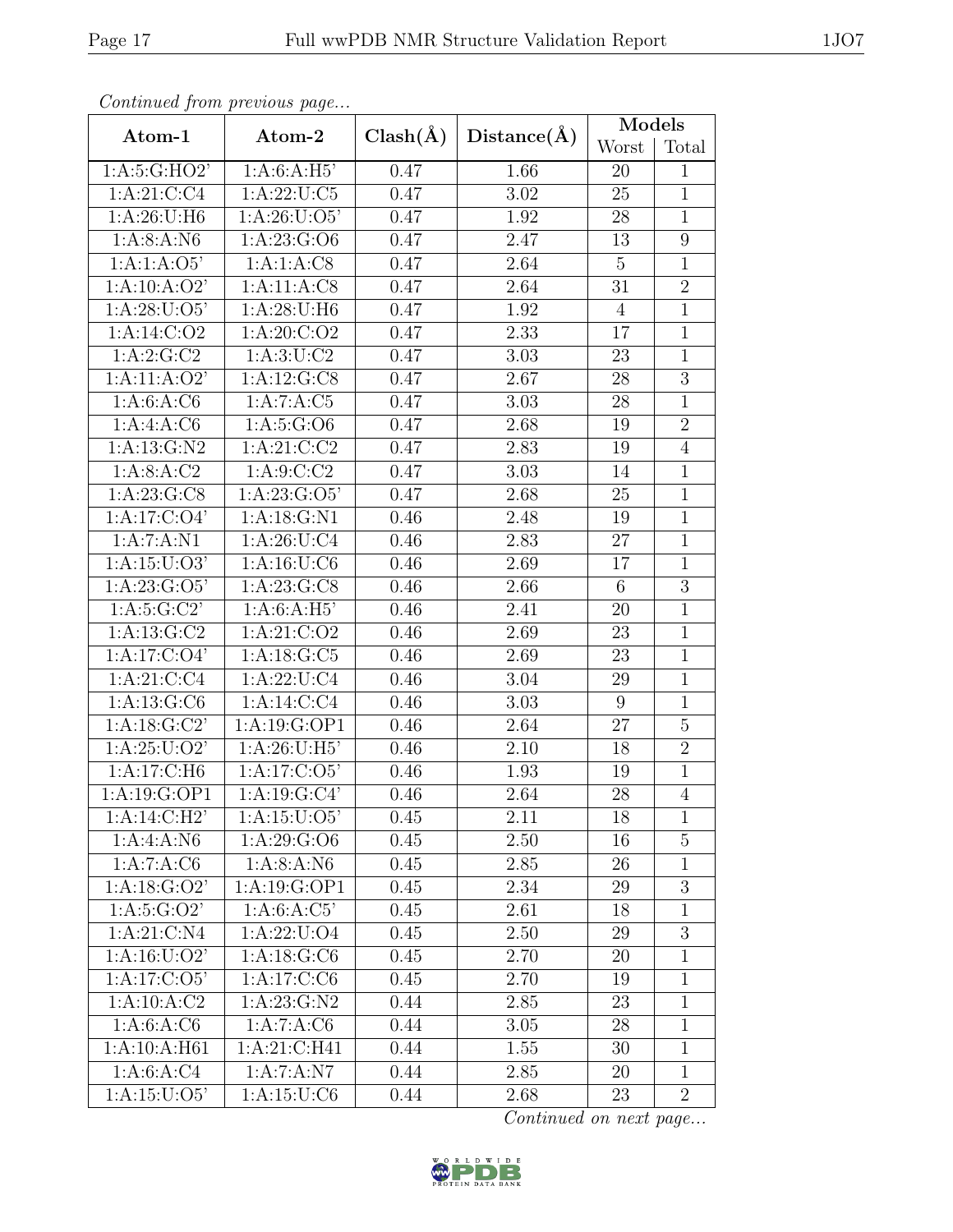|                           | Continuea from previous page |              |             | $\text{Mode}\overline{\text{ls}}$ |                |
|---------------------------|------------------------------|--------------|-------------|-----------------------------------|----------------|
| Atom-1                    | Atom-2                       | $Clash(\AA)$ | Distance(A) | Worst                             | Total          |
| 1:A:10:A:N1               | 1: A:23: G: N3               | 0.44         | 2.65        | 23                                | $\mathbf{1}$   |
| 1: A: 19: G: C2           | 1: A:20: C:O2                | 0.44         | 2.70        | 23                                | $\mathbf{1}$   |
| 1:A:7:A:N1                | 1: A:8: A:C5                 | 0.43         | 2.86        | 20                                | $\mathbf{1}$   |
| 1: A:15:U:H2'             | 1:A:17:C:C5                  | 0.43         | 2.48        | 20                                | $\overline{1}$ |
| 1: A:8: A: N1             | 1: A:25: U:O2                | 0.43         | 2.50        | 27                                | $\mathbf{1}$   |
| 1: A: 15: U: O2           | 1: A: 19: G: O6              | 0.43         | 2.36        | $\boldsymbol{9}$                  | $\mathbf{1}$   |
| 1: A:3: U:H6              | 1: A:3: U:O5'                | 0.43         | 1.97        | 3                                 | $\mathbf{1}$   |
| $1:$ A:25:U:C4            | 1: A:26: U: C4               | 0.43         | 3.06        | 15                                | $\overline{3}$ |
| 1: A:9:C:O2'              | 1:A:10:A:H5'                 | 0.43         | 2.13        | 11                                | $\mathbf{1}$   |
| 1: A:12: G:O5'            | 1:A:12:G:CS                  | 0.43         | 2.67        | 11                                | 6              |
| 1:A:11:A:O5'              | 1:A:11:A:CS                  | 0.43         | 2.69        | 18                                | $\mathbf{1}$   |
| 1: A:14: C:O2'            | 1: A:15:U:H5'                | 0.43         | 2.14        | 18                                | $\mathbf{1}$   |
| 1:A:5:G:C6                | 1: A:6:A:C5                  | 0.43         | 3.07        | 15                                | $\mathbf{1}$   |
| 1: A:2: G:N1              | 1: A:3: U: C4                | 0.43         | 2.87        | 29                                | $\mathbf{1}$   |
| 1: A:9:C:N3               | 1:A:24:C:N4                  | 0.43         | 2.67        | 28                                | $\mathbf{1}$   |
| 1:A:11:A:C6               | 1: A: 22: U: O4              | 0.43         | 2.72        | 20                                | $\mathbf{1}$   |
| $1:A:17:\overline{C:C4'}$ | 1: A: 18: G: C4              | 0.43         | 3.02        | 23                                | $\mathbf{1}$   |
| 1:A:16:U:C6               | 1: A: 16: U: O5'             | 0.42         | 2.72        | $\overline{5}$                    | $\overline{2}$ |
| 1: A:20: C: H2'           | 1: A:21: C:O4'               | 0.42         | 2.13        | 20                                | $\overline{1}$ |
| 1: A:14: C:O2             | 1: A: 15: U: O4'             | 0.42         | 2.37        | 18                                | $\mathbf{1}$   |
| 1: A: 4: A: N1            | 1: A:5: G:CO                 | 0.42         | 2.87        | 18                                | $\overline{2}$ |
| 1: A:8: A: N6             | 1:A:24:C:H41                 | 0.42         | 2.11        | 21                                | $\mathbf{1}$   |
| 1:A:10:A:N6               | 1:A:20:C:OP2                 | 0.42         | 2.52        | 28                                | $\overline{1}$ |
| 1: A: 14: C: C5           | 1: A: 15: U: C4              | 0.42         | 3.08        | 22                                | $\overline{2}$ |
| 1: A: 18: G: N2           | 1: A: 19: G: OP2             | 0.42         | 2.53        | 15                                | $\mathbf{1}$   |
| 1:A:11:A:N6               | 1: A:21: C: N4               | 0.42         | 2.68        | 9                                 | $\mathbf{1}$   |
| 1: A:6: A:O2'             | 1:A:7:A:O4'                  | 0.42         | 2.37        | 20                                | $\mathbf{1}$   |
| 1:A:12:G:N2               | 1:A:22:U:C4                  | 0.42         | 2.88        | $23\,$                            | $\mathbf 1$    |
| 1:A:2:G:C6                | 1: A:3: U: C4                | 0.41         | 3.08        | 23                                | $\mathbf{1}$   |
| 1: A:9:C:C2'              | 1:A:10:A:O5'                 | 0.41         | 2.68        | 24                                | $\mathbf{1}$   |
| 1: A: 18: G: C2           | 1: A: 19: G: N9              | 0.41         | 2.88        | 18                                | $\mathbf{1}$   |
| 1: A:5: G:C2'             | 1: A:6: A: C5'               | 0.41         | 2.99        | 18                                | $\mathbf{1}$   |
| $1:A:3:U:\overline{H2'}$  | 1:A:4:A:C8                   | 0.41         | 2.51        | 27                                | $\mathbf{1}$   |
| 1: A:25: U:O5'            | 1: A:25: U: C6               | 0.41         | 2.67        | 11                                | $\mathbf{1}$   |
| 1: A: 16: U: C6           | 1: A: 16: U: P               | 0.41         | 3.13        | 17                                | $\mathbf{1}$   |
| 1:A:21:C:HO2'             | 1:A:22:U:P                   | 0.41         | 2.38        | 17                                | $\mathbf{1}$   |
| $1:A:14:C:O\overline{5'}$ | 1:A:14:C:C6                  | 0.41         | 2.67        | 23                                | $\mathbf{1}$   |
| 1: A: 15: U: C2           | 1:A:19:G:O6                  | 0.41         | 2.73        | 22                                | $\overline{2}$ |
| 1: A: 18: G: N2           | 1: A: 19: G: C4              | 0.41         | 2.88        | 13                                | $\mathbf{1}$   |
| 1: A:14: C: C2'           | 1: A: 15: U: O5'             | 0.41         | 2.69        | 18                                | $\mathbf{1}$   |
| 1: A: 13: G: C6           | 1:A:21:C:N4                  | 0.41         | 2.89        | 18                                | $\mathbf{1}$   |

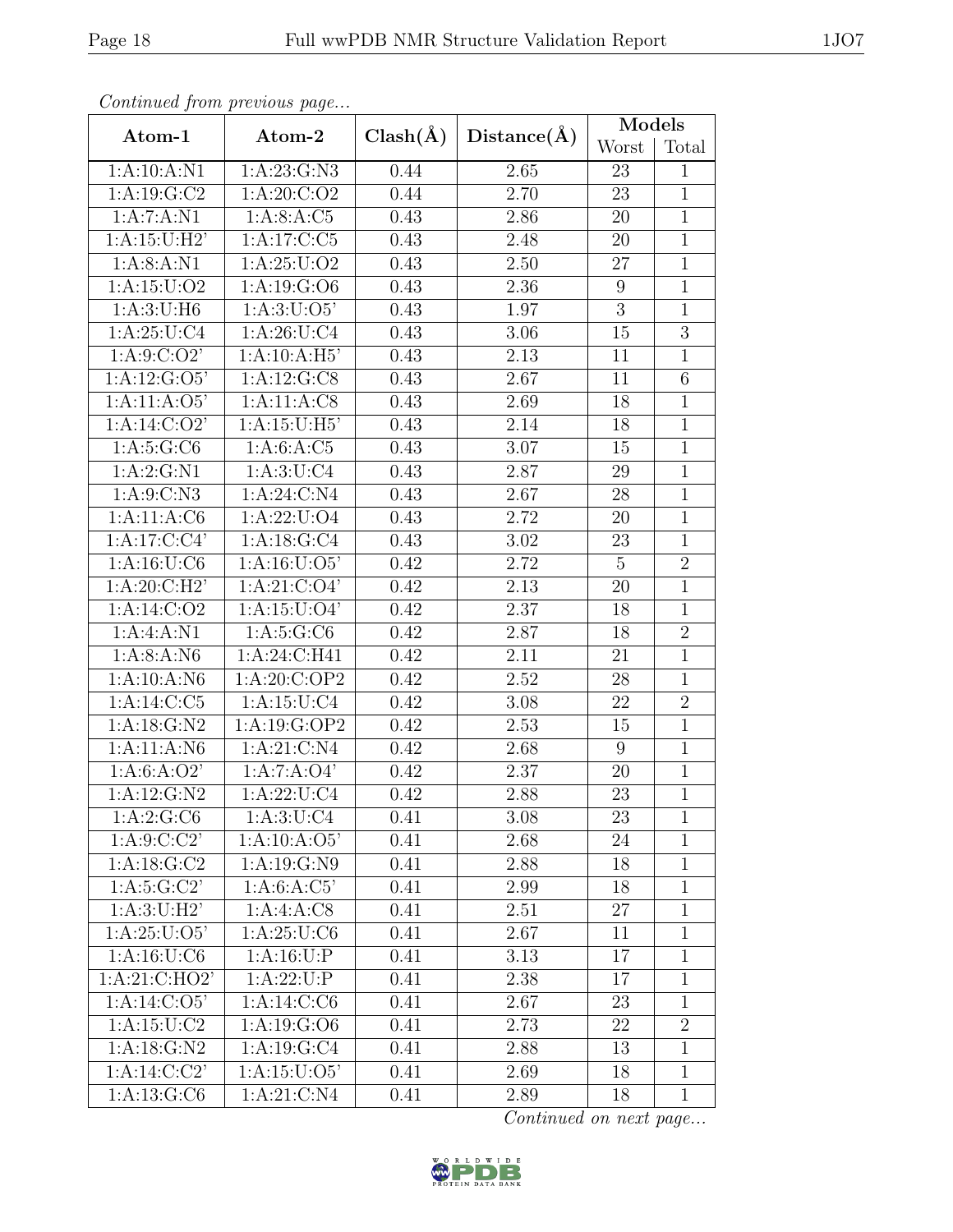|  |  | ΤÛ | ٦ |
|--|--|----|---|
|  |  |    |   |
|  |  |    |   |
|  |  |    |   |

| Atom-1           | Atom-2           | $Clash(\AA)$ | Distance(A) | Models |       |  |  |  |  |  |  |
|------------------|------------------|--------------|-------------|--------|-------|--|--|--|--|--|--|
|                  |                  |              |             | Worst  | Total |  |  |  |  |  |  |
| 1: A: 13: G:H8   | 1: A: 13: G: O5' | 0.41         | 1.98        | 19     |       |  |  |  |  |  |  |
| 1:A:1:A:H2'      | 1: A:2: G:O4'    | 0.41         | 2.16        | 28     |       |  |  |  |  |  |  |
| 1: A:29: G:O2'   | 1: A:30: C: C5'  | 0.40         | 2.69        | 19     |       |  |  |  |  |  |  |
| 1: A:17: C:O5'   | 1: A:17: C: C2'  | 0.40         | 2.69        | 18     |       |  |  |  |  |  |  |
| 1: A:19: G:H2'   | 1: A:20: C: C6   | 0.40         | 2.51        | 18     |       |  |  |  |  |  |  |
| 1: A: 17: C: O4' | 1: A: 18: G: C4  | 0.40         | 2.74        | 23     |       |  |  |  |  |  |  |
| 1:A:25:U:H6      | 1: A:25: U:O5'   | 0.40         | 1.98        | 30     |       |  |  |  |  |  |  |
| 1: A:30: C:H6    | 1: A:30: C:O5'   | 0.40         | 1.99        | 30     |       |  |  |  |  |  |  |
| 1: A:31: U:H6    | 1: A:31: U:O5'   | 0.40         | 2.00        | 20     |       |  |  |  |  |  |  |

## 6.3 Torsion angles  $(i)$

#### 6.3.1 Protein backbone (i)

There are no protein molecules in this entry.

#### 6.3.2 Protein sidechains  $(i)$

There are no protein molecules in this entry.

#### 6.3.3 RNA  $(i)$

| Mol | Chain | Analysed     | Backbone Outliers   Pucker Outliers   Suiteness |                       |                 |
|-----|-------|--------------|-------------------------------------------------|-----------------------|-----------------|
|     |       | 30/31(97%)   | $7\pm1(24\pm4\%)$                               | $0\pm 0$ $(1\pm 1\%)$ | $0.37 \pm 0.03$ |
| All |       | 960/992(97%) | $227(24\%)$                                     | $5(1\%)$              | 0.37            |

The overall RNA backbone suiteness is 0.37.

All unique RNA backbone outliers are listed below:

| Mol | Chain | Res | Type | Models (Total) |
|-----|-------|-----|------|----------------|
|     |       | 19  | G    | 32             |
|     |       | 18  | G    | 31             |
|     |       | 9   |      | 29             |
|     |       | 24  | ( )  | 23             |
|     |       | Χ   |      | 22             |
|     |       | 11  |      | 22             |
|     |       | 23  | ( Հ  | 17             |
|     |       | 22  |      | 16             |

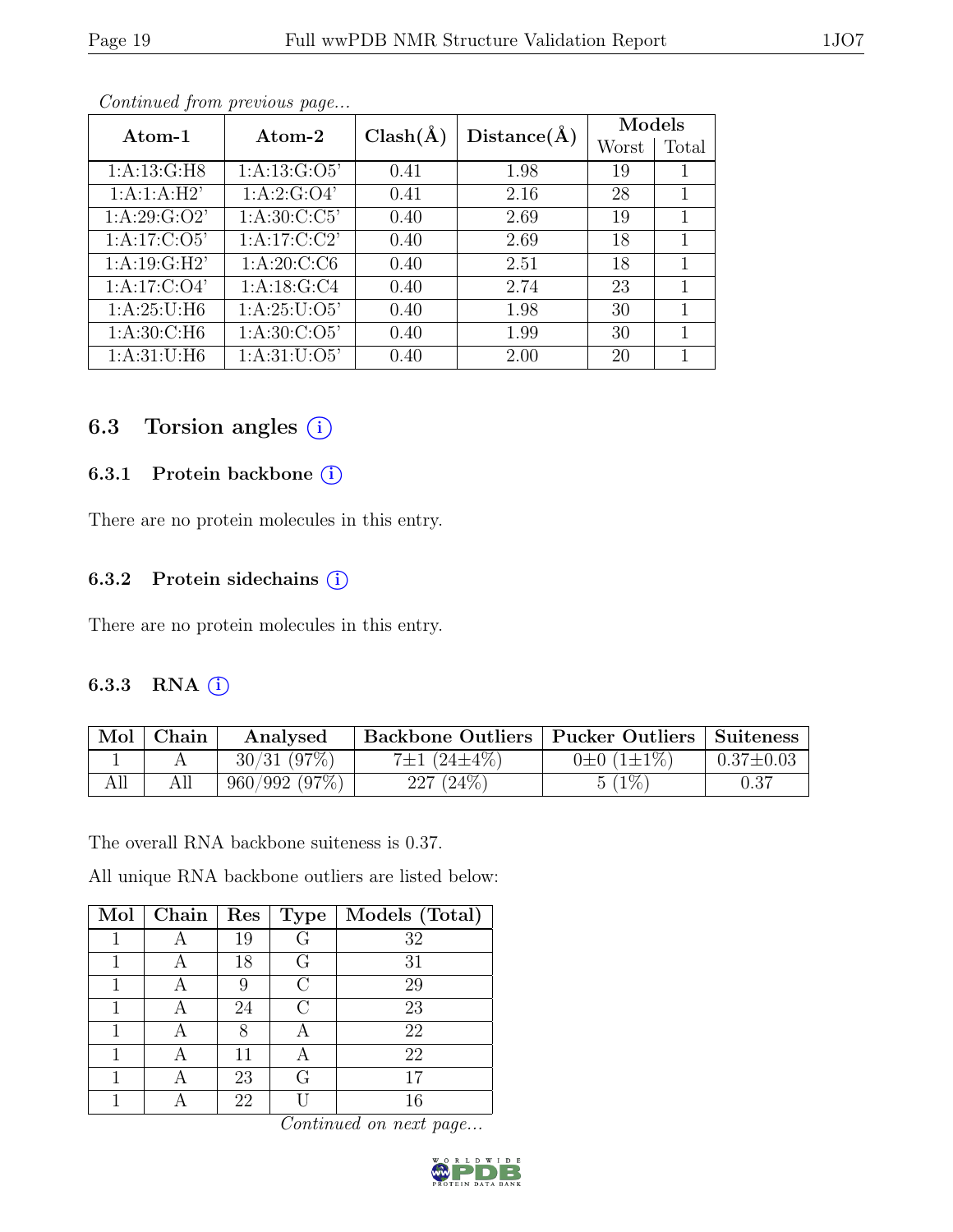|  |    | Mol   Chain   Res   Type   Models (Total) |
|--|----|-------------------------------------------|
|  | 10 |                                           |
|  |    | 13                                        |
|  | 25 |                                           |
|  | 15 |                                           |
|  |    |                                           |

All unique RNA pucker outliers are listed below:

|  |  | Mol   Chain   Res   Type   Models (Total) |
|--|--|-------------------------------------------|
|  |  |                                           |
|  |  |                                           |
|  |  |                                           |

## 6.4 Non-standard residues in protein, DNA, RNA chains  $(i)$

There are no non-standard protein/DNA/RNA residues in this entry.

## 6.5 Carbohydrates  $(i)$

There are no monosaccharides in this entry.

## 6.6 Ligand geometry  $(i)$

There are no ligands in this entry.

### 6.7 Other polymers  $(i)$

There are no such molecules in this entry.

## 6.8 Polymer linkage issues  $(i)$

There are no chain breaks in this entry.